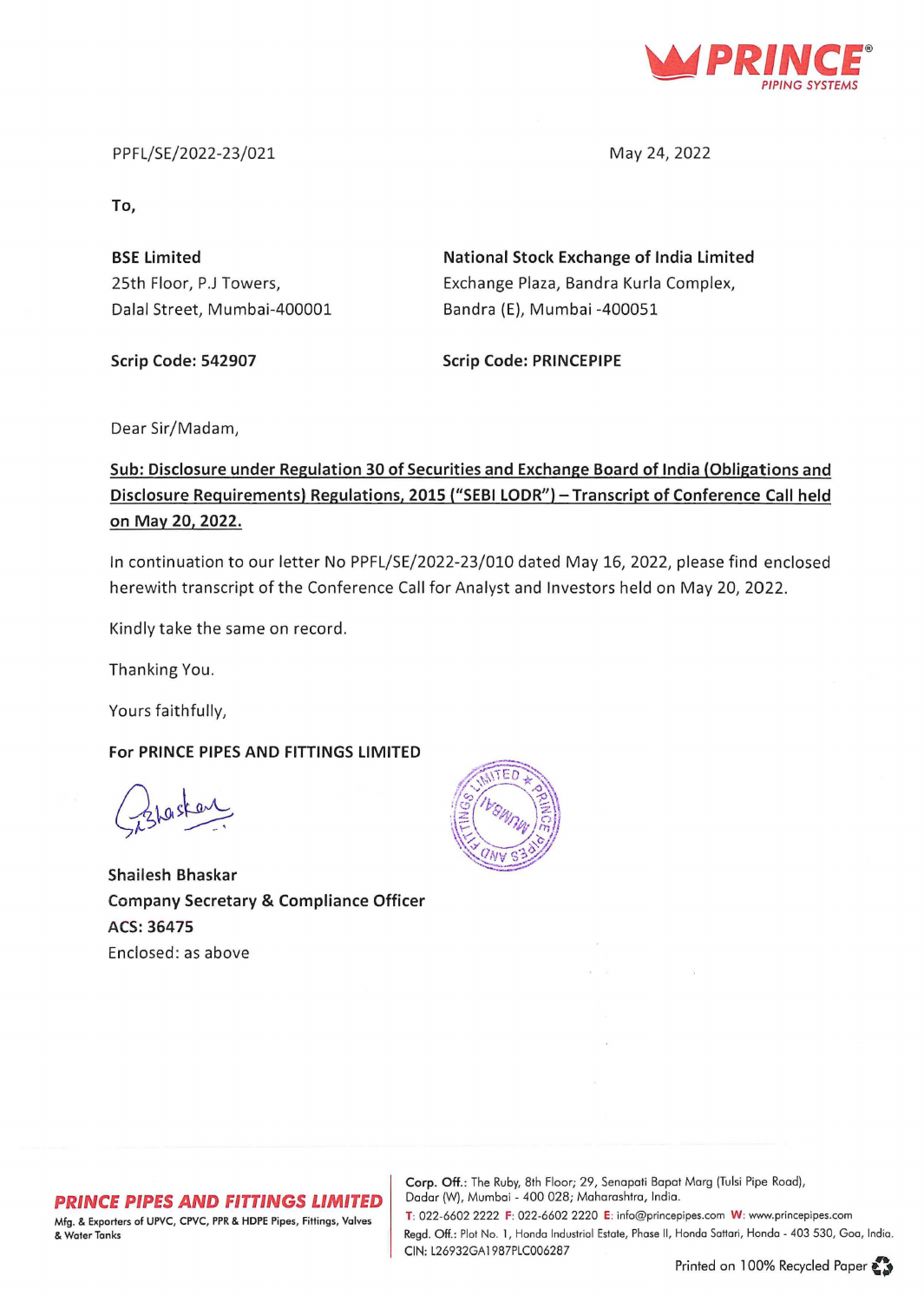

# "Prince Pipes and Fittings Limited Q4 FY2022 Conference Call"

May 20, 2022







- **ANALYST: MR. ASHISH PODDAR - SYSTEMATIX INSTITUTIONAL EQUITIES**
- **MANAGEMENT: MR. PARAG CHHEDA - JOINT MANAGING DIRECTOR - PRINCE PIPES & FITTINGS LIMITED MR. SHYAM SHARDA – CHIEF FINANCIAL OFFICER - PRINCE PIPES AND FITTINGS LIMITED MR. ANAND GUPTA - DEPUTY CHIEF FINANCIAL OFFICER - PRINCE PIPES AND FITTINGS LIMITED MR. NIHAR CHHEDA - VP STRATEGY- PRINCE PIPES AND FITTINGS LIMITED**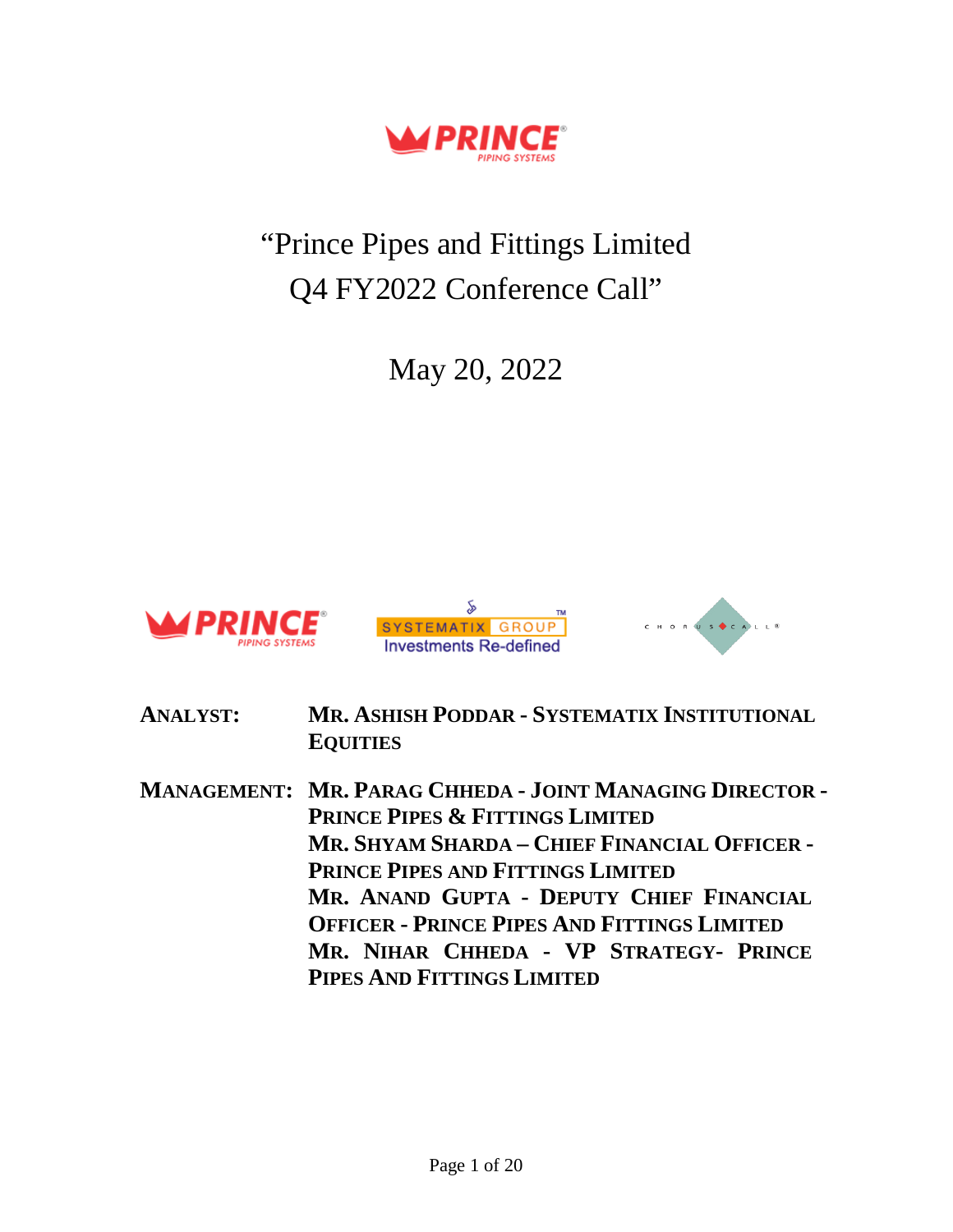

- **Moderator:** Ladies and gentlemen good day and welcome to the Prince Pipes and Fittings Limited Conference Call hosted by Systematix Institutional Equities. As a reminder, all participant lines will be in the listen-only mode and there will be an opportunity for you to ask questions after the presentation concludes. Should you need assistance during the conference call, please signal an operator by pressing '\*' then '0' on your touchtone phone. Please note that this conference is being recorded. I now hand the conference over to Mr. Ashish Poddar from Systematix Institutional Equities. Over to you Sir!
- **Ashish Poddar**: Good morning everyone. I am Ashish Poddar from Systematix Group. I welcome you all for joining today. It is our pleasure to host the senior management of Prince Pipes and Fittings Limited led by Mr. Parag Chheda, the Joint Managing Director of the Company. I request Mr. Parag to give an opening remark post which we shall open the floor for question and answer question. Over to you Sir!
- **Parag Chheda:** Thank you, Ashish. A very good morning everyone and thank you for joining us for the Q4 FY2022 earnings call. The presentation in the press release have been issued to the exchanges and uploaded on the company's website. I hope everyone had an opportunity to go through the same. I am happy to state that Prince Pipes has been able to raise commercial papers worth approximately Rs.25 Crores. Our commercial paper rating is A1 plus as per CRISIL. While we continue to remain long-term debt-free the raising of commercial paper highlights the quality of our balance sheet and the faith of investors in our business model and long-term prospects.

Let me start with a macro view at the industry level before giving a perspective into our company level performance and our strategy going forward. The volatility in the raw material prices continued throughout the March quarter. While PVC prices softened in January and February upward hikes also took place in the month of March. This led to a uncertainty across the channel. This kind of volatility and uncertainty results into an environment which is not very business friendly and I strongly believe that in such times it is important to focus on long-term organization goals of a) building stronger brand equity through network expansion, b) product portfolio expansion and c) reinvesting into the marketplace. These efforts have started showing results but the true dividends will be obtained over the medium term.

Despite the headwinds and despite a strong base we have been able to post a 9% volume growth in Q4. We have continued to gain market share even in such demand environment; however, I believe it is important to focus on what is next. What will be the enablers for Prince to continue to gain market share going forward. I will focus on few of these enablers today starting with the significant progress that we have made in digitalizing our value chain. Our SFA which is the Sales Force Automation should be live by the end of Q1 while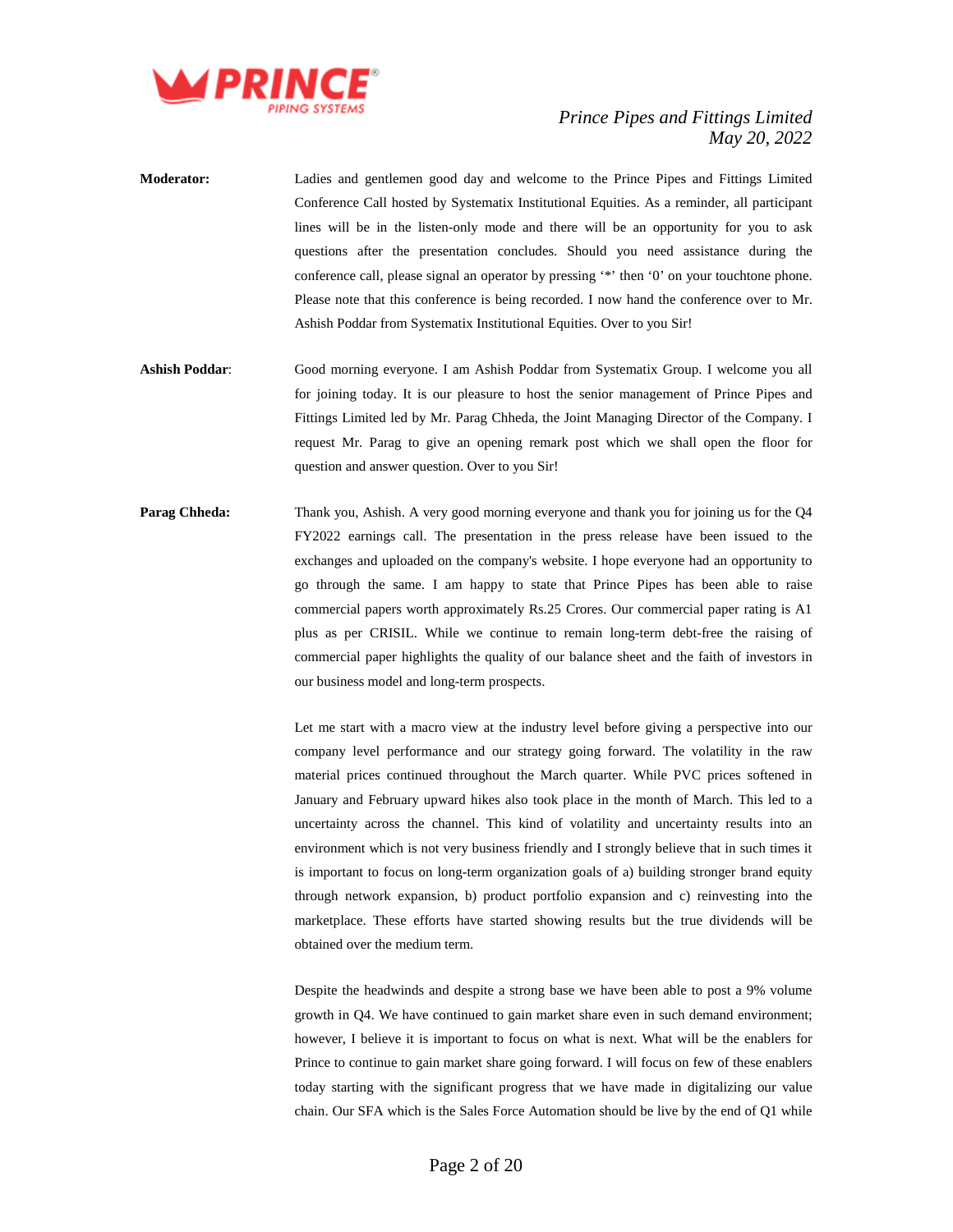

our DMS which is the Distributor Management Systems will be made live in a phase-wise manner over the next two quarters. The Sales Force Automation and the Distributor Management Systems will have multiple benefits such as one, better visibility of the secondary markets. Second, better control on inventory management not only at the company level, but also as a distributor level. Third, superior working capital efficiency. Fourth, an efficient tracking of the ground level sales teams **PPIs.** I believe these digitalization programs make us immensely future ready.

On the B2B segment we have been making steady progress. Prince has been able to break through multiple key accounts across the country; however, we have a long way to go in this segment and we continue to put efforts in the right direction to ensure the B2B segment becomes a growth driver for our organization. Now coming to the underground drainage vertical we have launched a series of inspection chambers and manhole chambers. These products will add to our range in the underground drainage segment. These inspection chambers and manhole chambers are made of polymers and will replace chambers made of conventionally used materials like concrete due to better performance and faster installation speeds.

We will be cross selling chambers to the end users who are using our Corfit DWC pipes. Lastly we have also launched PEFit Aqua Systems which are HDPE piping solutions. These pipes are used for water supply and have a market across our retail, projects as well as infrastructure vertical. This range expansion will enhance our ability to penetrate across market segments especially in the semi-urban and rural markets of India. We have set up HDPE piping capacity in the Jaipur facility and planned to set up this product in the Telangana facility by September. In conclusion I would like to state that volatility and uncertain environment is short term in nature. We continue to remain extremely optimistic on demand going forward due to significant demand traction in the real estate sector.

Our ability to con consistently deliver volume growth and gain market share in such environment is encouraging. This volume growth has been a result of efforts a) across applications like plumbing, agri, underground, drainage and industrial application, b) across different segments like retail, projects and infra, c) and due to constantly innovating and expanding within our Core by introducing newer products within the piping industry which adds to our robust product range. We at Prince Pipes are well poised to capture this demand across India due to these reasons. I will now hand over this to Shyam to walk you through the financials. Thank you.

**Shyam Sharda**: Thanks. Parag Bhai and good morning friends. I will be taking you through Q4 FY2022 financials now. For Q4 FY2022 revenue has grown to Rs.901 Crores compared with Rs.761 Crores in Q4 FY2021 indicating a growth of 18% on account of better product mix and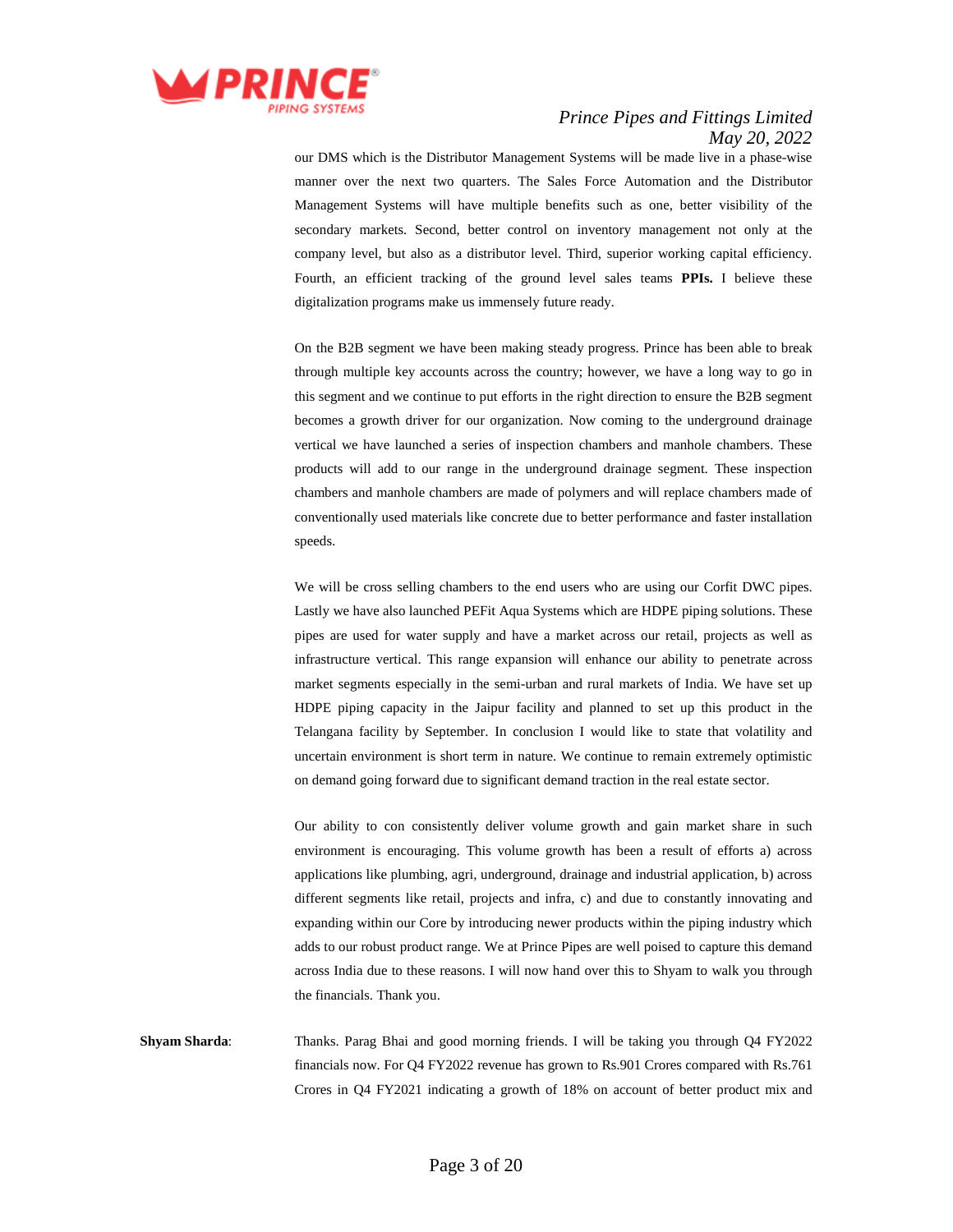

improved realization. Sales volume has increased by 9% at Rs.45287 metric tonne in Q4 FY2022 as compared to 41644 metric tonne in Q4 FY2021 indicating a better market share gain. EBITDA margin for Q4 FY2022 stood at 15.6% compared to 19.3% in Q4 FY2021 declined by 370-bps. For Q4 FY2022 EBITDA is at Rs.140 Crores compared to Rs.147 Crores in Q4 FY2021 declined by 4%, PAT stood at Rs.88 Crores compared to Rs.97 Crores in Q4 FY2021.

For the full year FY2022 revenue is at Rs.2657 Crores compared to Rs.2072 Crores in FY2021 a growth by around 28% on improved realization. Sales volume has increased to 13934 metric tonne in FY2022 as compared to 1380289 metric tonne in FY2021 indicating a marginal increase of 1%. Profit after tax has improved to Rs.249 Crores from Rs.222 Crores in the previous period indicating a 12% increase.

Working capital days has increased to 68 days mainly on account of increase in inventory levels by end of Q1 inventory level shall get normalized. Company has declared final dividend of 20% thereby making a total payout of 35% including an interim of 15% for the financial year March 2022. During the quarter, the company has utilized the balanced IPO proceeds for the purpose it was invested. Our gross debt as on March 31, 2022 stands at Rs.150 Crores, company remains to be a long term debt free company. With this you would like to open the floor for questions. Thank you.

- **Moderator**: Thank you very much. We will now begin the question and answer session. We take the first question from the line of Sujit Jain from ASK Investment Managers Limited. Please go ahead.
- **Sujit Jain**: Congratulations on a decent set of numbers. When one looks at the PVC price now that it has fallen to about Rs.125 do you see a prospect of inventory losses during the current year FY2023?
- **Management:** Thank you Sujit. Yes, there has been a significant correction in the past month in PVC prices and as you are aware the PVC raw material has been extremely volatile like any other commodity in the past few quarters and there will be certain quarters of inventory loss, certain quarters of inventory gain, so right now it does look like there could be some inventory loss in the first quarter, but if I look at the March quarter the kind of correction that we saw in the PVC prices in January and February we were certain of some inventory losses but then the price increases in the March month sort of neutralize any inventory loss, so it is too early to say but I am sure that any inventory gain or loss will not be an annual phenomena, it will be a quarterly phenomena. On a 12 month basis it should neutralize like it all themselves.

**Sujit Jain:** For your guidance for FY2023 in terms of margins would be what?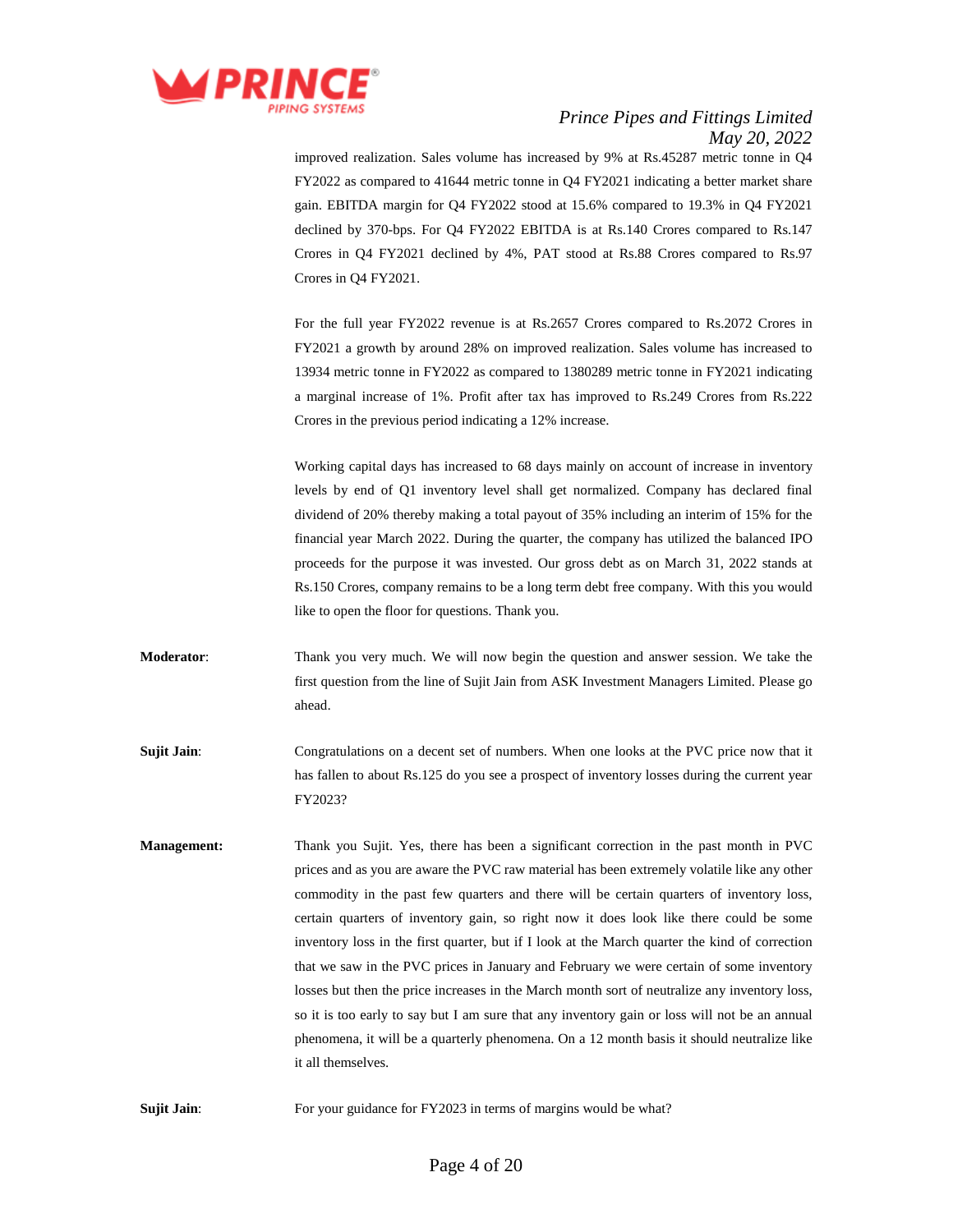

- **Management:** I think we continue our guidance that has always given for the past many quarters of operating margin in the range of 13% to 15%.
- **Sujit Jain:** And in terms of market size if you can spell out what would be the overall market size end of FY2022, the size of within that CPVC, PVC, HDPE and SWR?
- **Management:** One is on polymers, one is on applications right, so I think if you are asking about SWR agri that is by application or by CPVC, PVC, HDPE which is by polymer so are you looking for a polymer wise split or a application wide split?

**Sujit Jain**: Polymer wise split.

- **Management:** PVC of course is the most versatile material, it can be used for all applications be it, cold water plumbing, SWR agri, water supply etc, so that is always going to continue to have the lines chunk, the major share. CPVC of course is a fast growing market in terms of market size CPVC would be around 150 KT of annual sort of universe in terms of volumes and PPR is a niche market and in that market of course we are the undisputed market leaders.
- **Sujit Jain**: And in terms of the size of PVC like you just spelled out for CPVC 150 KT?
- **Management:** I do not have the exact number. Allow me to get back to you on the exact number for that because in the past two years there has not been any official research, so we will get back to you on that.
- **Sujit Jain:** Sure and in terms of differential between CPVC and PVC pricing at 125 PVC, what would be the pricing for CPVC currently?
- **Management:** Yes, so the gap obviously had narrowed down, because PVC had gone up significantly and CPVC did not go up in that towards the same extent; however, having said that currently that we are seeing correction in PVC prices whereas CPVC we are seeing some increases that are being passed on so that differential that had started narrowing has now started coming back to the regular levels.

**Sujit Jain:** Which would be about Rs.40, Rs.50 higher than PVC price?

**Management:** I am sorry.

- **Sujit Jain:** Which would be about Rs.40, Rs.50 per kg higher than the PVC price currently, is that the correct understanding?
- **Management:** It would be higher than that.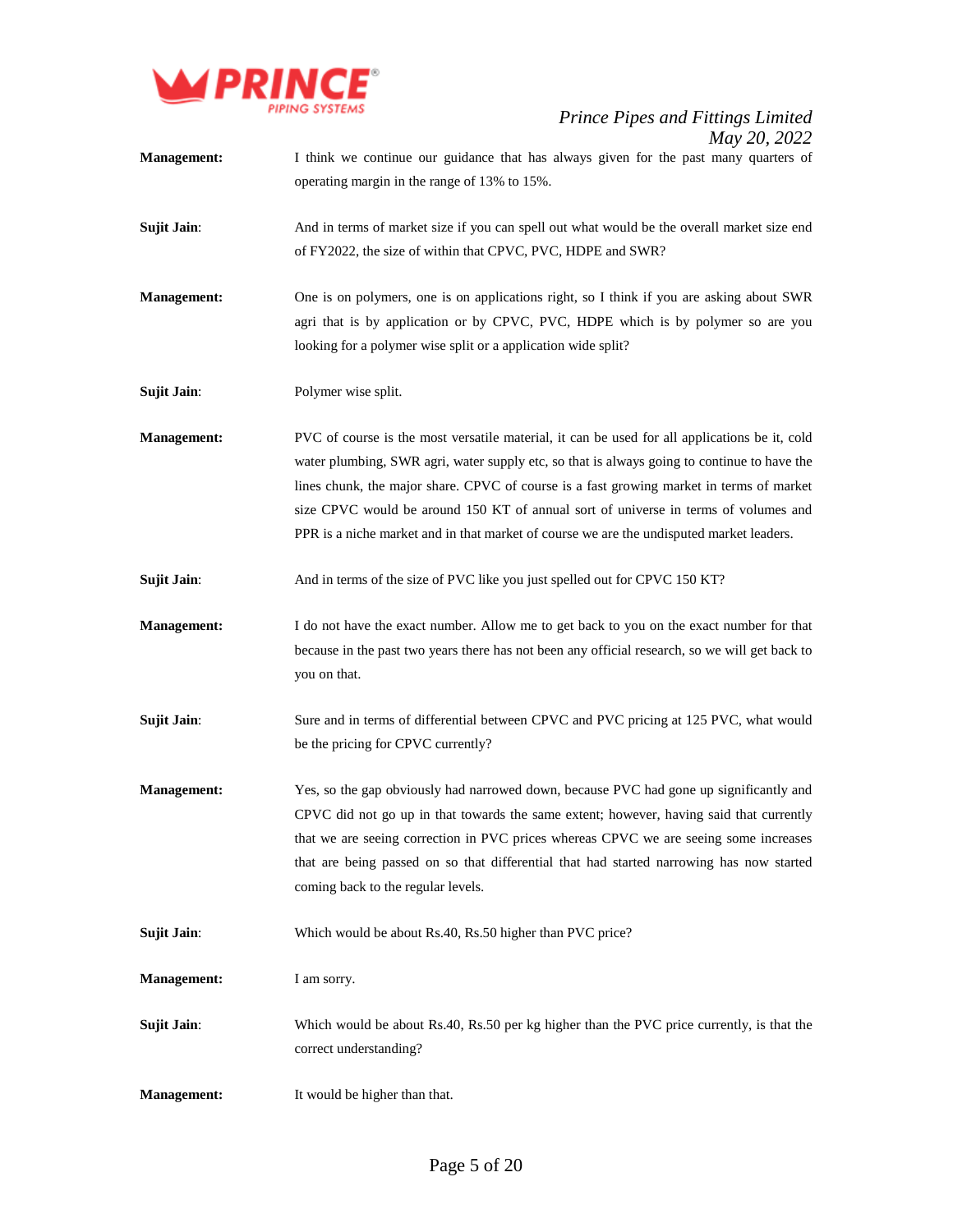

**Sujit Jain:** It would be higher than that. **Management:** It would be north of Rs.200 per kg. **Sujit Jain:** Thank you. **Moderator**: Thank you. We take the next question from the line of Mr. Achal Lohade from JM Financial. Please go ahead. **Achal Lohade**: Thank you for the opportunity. First of all a good performance in a challenging environment. My first question is if we look at the balance sheet we see that the inventory days have gone up meaningfully. If you could give some idea as to what is the breakup in terms of raw material and finished goods and number two I think Shyam did to mention in the opening remarks that this inventory will be absorbed in the first quarter did I hear it right? **Management:** I think that is an important question and let me clarify that for the entire audience. So firstly

if we look at the inventory in days it is around 85 days whereas normal inventory that Prince has always carried is around in the range of 60 to 70 days so which means that the gap is around 15 to 20 days of higher inventory. Now the reason behind this higher inventory is that we have witnessed a major global supply chain crisis in the past year and since the past few quarters we have consistently maintained that this is a strategic decision by the management to keep higher inventory levels than normal, because in the face of a supply chain crisis availability of material is the biggest enabler for market penetration. Throughout this year there have been shortages of product across the smaller players and even within the some of the larger players as well for both PVC and CPVC. Throughout the entire year there has never been a single day or shortage for products at Prince and this is also reflected in our volume performance for both the quarter and for the financial year. Despite a large base and despite the uncertain market conditions we have been able to consistently outpace the industry growth and gain market share, so the reason behind this higher inventory days has been it is not something which has happened by accident it was a strategic decision to ensure that we never have any shortages and are constantly able to keep up with the demands of the market. What I will say though is that this is not something that will continue because I do see that the supply chain crisis has almost gone away and we are back to a regular global supply chain so I think going forward Achal to your question the inventory should normalize by June, July and this will be reflected in our performance going forward as well, we are confident of that.

**Achal Lohade**: Could you help us with the breakup in terms of raw material and finished goods?

**Management:** I do not have the exact breakup, allow me to get back to you offline.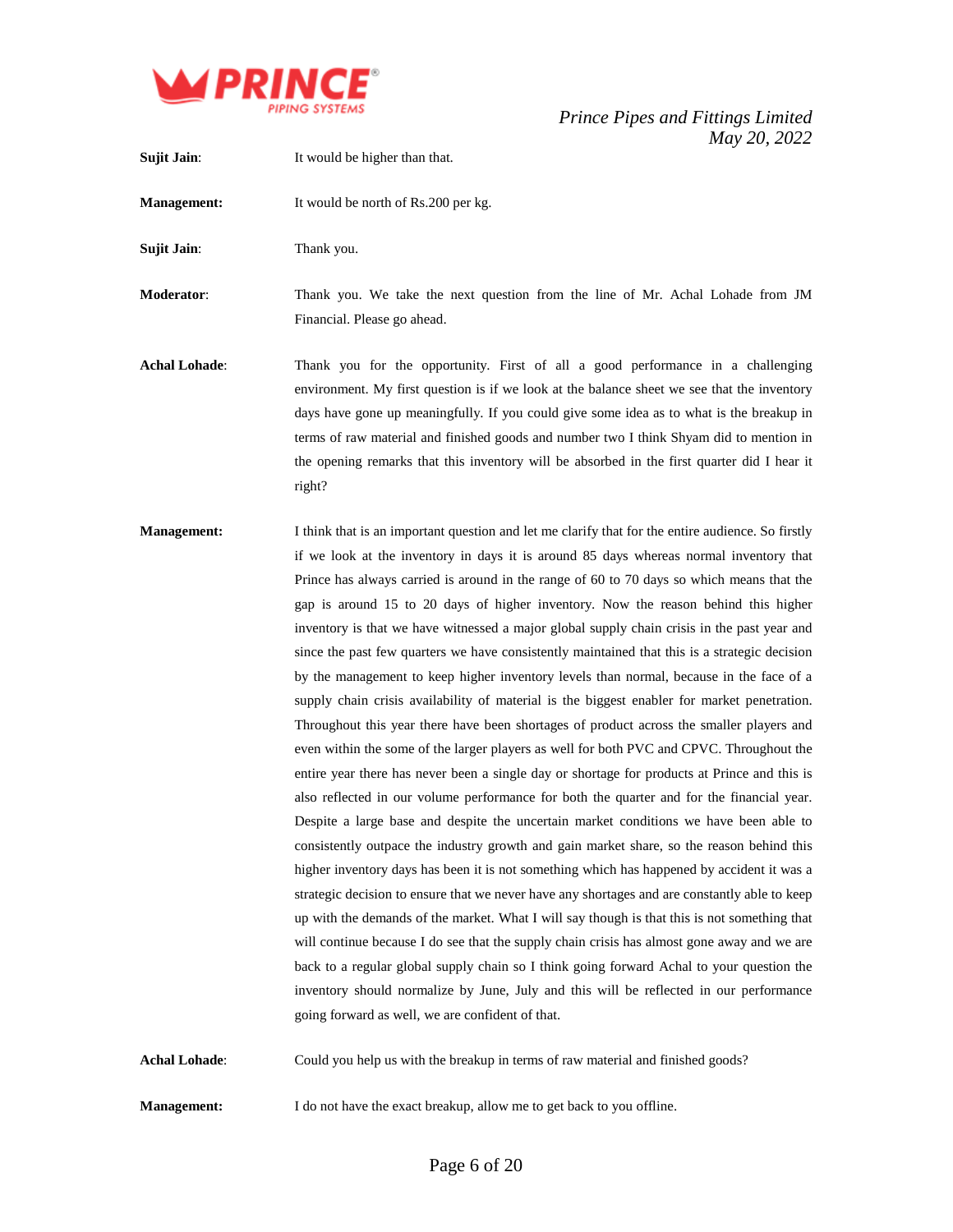

- **Achal Lohade**: Okay, the second question I had is with respect to PV series in price how do we look at this we have seen as you said January, February was soft, March picked up, April and May we have seen a correction and compared to historical it is still up by 60%, 70% so if you could give some sense, some direction I think that would be of great help.
- **Management:** I think Achal at this point your guess is as good as mine that is on a lighter note but we have seen a extreme volatility and there has been a sharp correction in the past two months. I do see the average of PVC prices last year is not sustainable that is very clear and while correction in the PVC could have some short-term disadvantages in the long term it is good in terms of plastic consumption and PVC consumption for the country to put a number on it is very difficult but if I have to give a guesstimate anywhere in this band of \$1250 to \$1450 per tonne seems sustainable and the reason for that is today VCM as we speak is around \$1250 per tonne and typically the PVC, VCM spread for it to be viable for a PVC resin manufacturer has to be around \$150 so today it is at \$1250 so simply because of the feedstock cost dynamics I do not see major corrections but I do not see a major upside from here as well, so to give you a range sitting at this point of time I think \$1250 to \$1450 per tonne seems to be what this next year will look like.
- **Achal Lohade**: Got it and just a clarification is in your answer you mentioned that supply chain is normalized, does it mean that most of the capacity constraints what we had talked about in the past year, have got normalized at the global level in terms of PVC manufacturers?
- **Management:** Yes I think to a major extent, it is still not back to normal exactly, but majorly in the next few quarters that or the next quarter itself it should completely ease off.
- **Achal Lohade:** Got it and just last question if I may in terms of competitive intensity like in last two, three years we had seen that some of the smaller players really had tough time and even some of the larger players as well, now as the supply chain is normalized, do you see the competitive intensity actually going up again and could that have any impact in terms of the operating margin performance for the industry?
- **Management:** Achal, this has always been a competitive industry right, so we are not someone who is going to shy away from competition, competition does make us more efficient in terms of focusing on new products and expanding distribution and investing in the brand, so those things will continue to happen and see everyone sees the growth right, it is a growth driven industry which has constantly outpaced other industries in terms of growth so always there are going to be some more organized players coming into the segment. The way I see it is today at Prince we are much happier to compete with a organized player who may be a new entrant as long as they are eating up the market share of an unorganized player because any organized player is always going to have discipline with respect to price, with respect to credit, with respect to quality consistently giving a quality product in the marketplace so as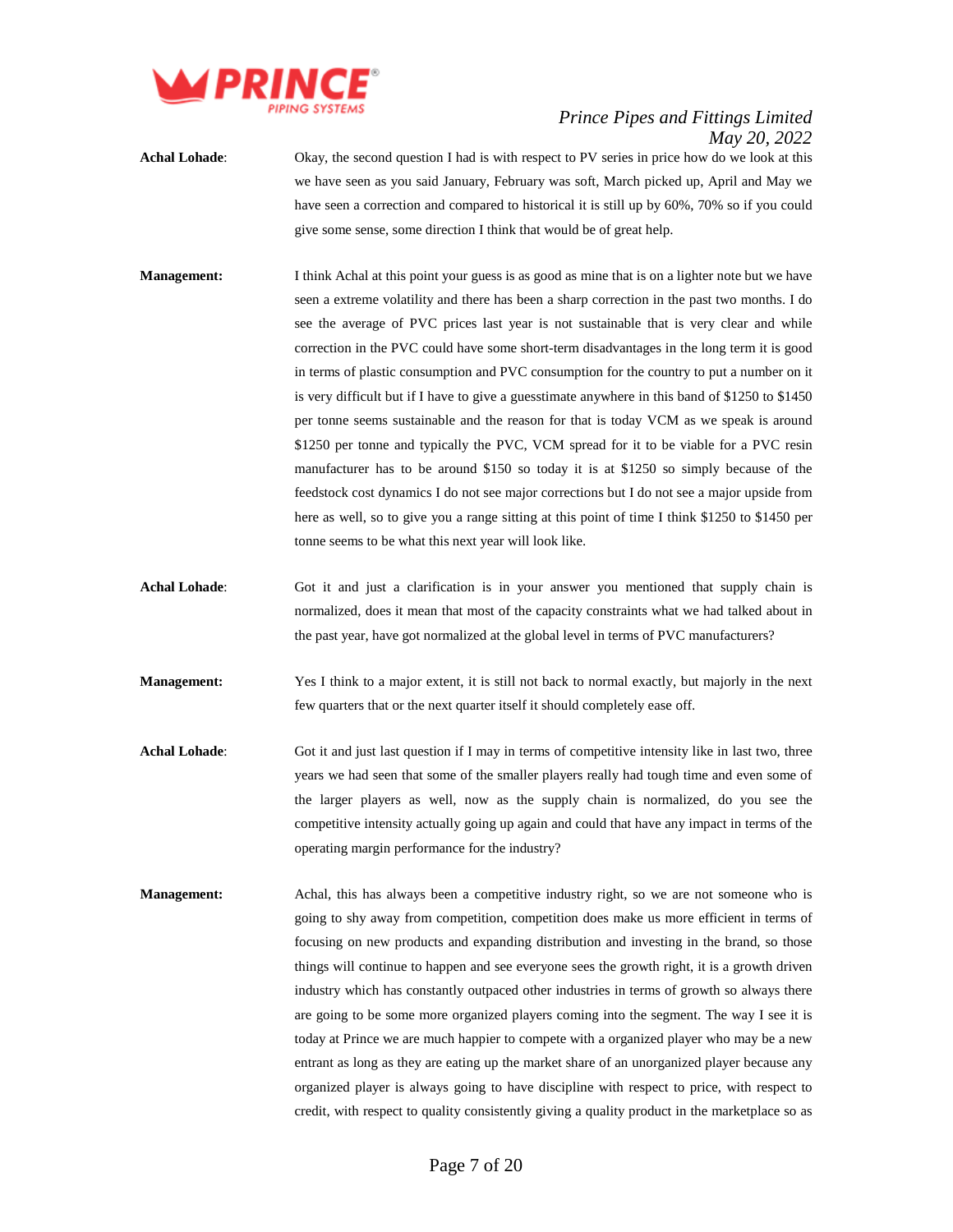

long as there are organized players that are coming in with discipline it is good for the industry, it is good for the end consumer and it makes us all more efficient I do not see it having any major impact on our profitability.

**Achal Lohade**: Got it. Thank you so much. Wish you all the best. I will come back in the queue for further questions.

**Moderator**: Thank you. We take the next question from the line of Sneha Talreja from Edelweiss Securities. Please go ahead.

**Sneha Talreja:** This question is from my end in the start of the quarter or maybe even in middle of the quarter we were actually looking at a flattish kind of a growth, just want to understand the reason that led to upbeat growth, what was it related to was it agri demand, was it plumbing demand and more importantly how is the inventory now at distributors end, have we seen some amount of stocking up in the month of March and now it is getting normalized some flavor there?

**Management:** Thank you Sneha. We were definitely looking at a flattish sort of a quarter towards the first half of the quarter but March month did see a revival in terms of demand, in terms of sentiment across the channel. This has largely been driven by plumbing and SWR, agri did improve in March compared to February, but not to the extent that it usually delivers for us in the January to June period so this demand has been still driven by plumbing and SWR products and the second half of the quarter has been much better than the first half of the quarter. Also if I have to give you a more long-term view over the past two years we have been also heavily investing in branding and expanding the distribution network so at some point that is bound to pay off in terms of helping us outpace industry growth and to answer the last part of your question I do not think dealer level inventory is very high in fact because of the volatility in raw material prices the dealer level inventory should be moderate or moderate to low in that bed.

**Sneha Talreja:** Does that also mean that now they are pretty hesitant in terms of picking up the material given that there has been such a sharp fall in prices or now after this Rs.10 which is already very steep you think the acceptance will come back or do you see further these talking and further fallen prices just want to understand the trend from your perspective?

**Management:** You are aware whenever there is a sharp correction, there is a tepid sentiment in the channel right, so that is just the part and parcel of the business and this time is going to be no different than the other times so there is definitely a reluctance to stock up and bring inventory back to moderate to high level, but this is part and parcel of the business we cannot we do not have a trader mentality we cannot look at prices or inventory gain, inventory loss or push product when prices are high and we as a management need to focus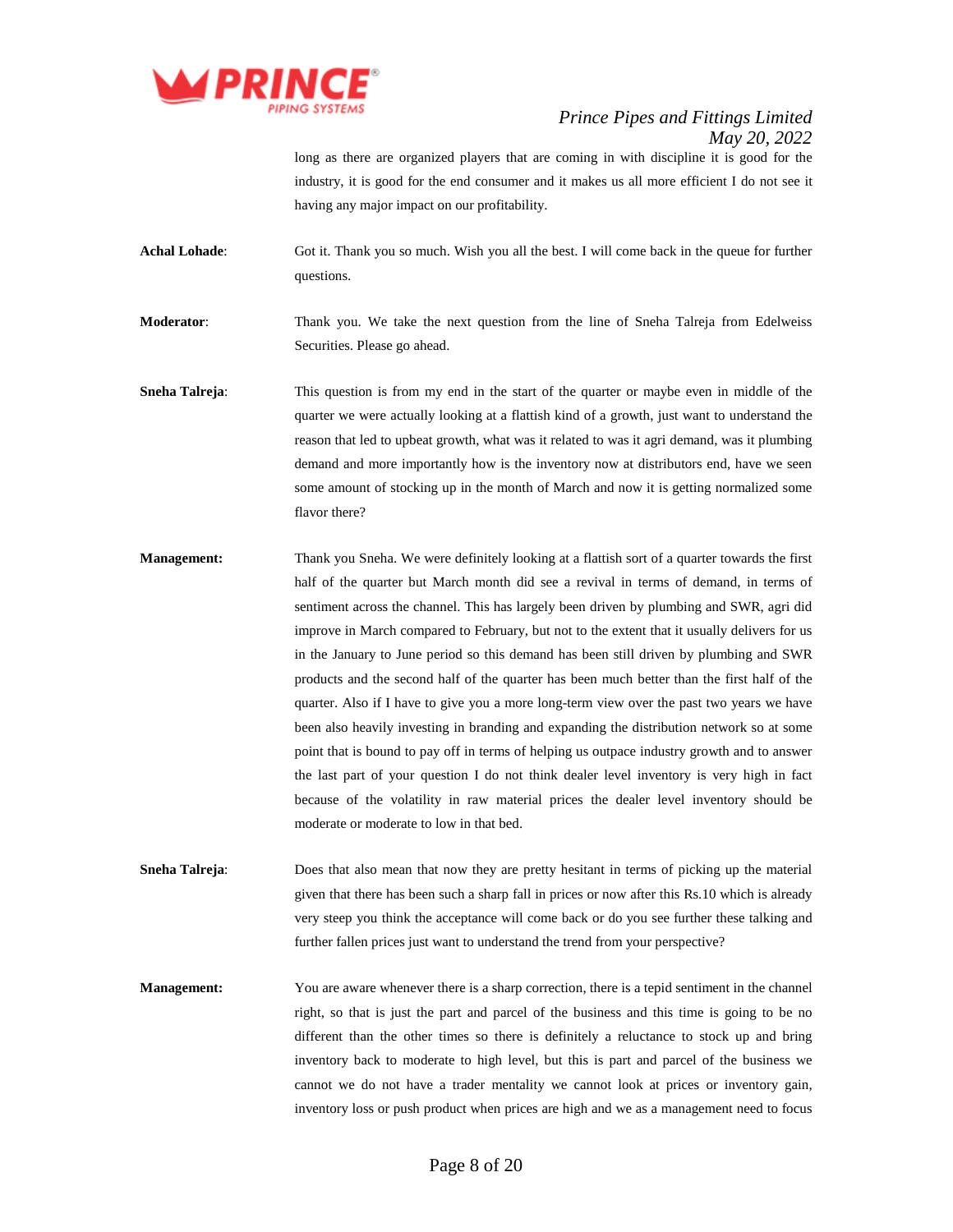

on the thing is we have always focused on like distribution and new products, any restocking or destocking phenomena will continue to happen and over two quarters or four quarters it always evens out so that is how I see it.

**Sneha Talreja**: Perfect and could you also quantify your CPVC growth rate versus PVC some flavor there?

**Management:** So CPVC the base was high in the Q4 of the past financial year despite that we have seen a growth in the CPVC space as well it has been in similar range to PVC both have grown to the similar extent.

**Sneha Talreja**: Understood and one last one if at all I may just get in the ad spend during the quarter and during the year?

**Management:** Give me one minute. We have ad spend for the financial year Rs.41 Crores and out of that Rs.13 Crores have been in March.

**Sneha Talreja:** Thanks a lot. I will get back in the queue and all the very best.

- **Moderator**: Thank you. We take the next question from the line of Pranav Mehta from Equirus Securities. Please go ahead yes good morning team and congratulations on decent set of numbers
- **Pranav Mehta:** Good morning team and congratulations on a decent set of numbers. Sir I wanted to understand on the current availability of the CPVC resin because we had also heard that availability of CPVC resin is also tight in the global markets, the plants which were expected to get commissioned in India, have they started supplying some of the CPVC resin which might reduce the imports for the players that was my first question and Sir the second question is related to how are you adding your channel particularly in the tier-1 and II markets and tier-2 below market so how that thing is panning out if you can share some number of dealers and distributors there and the third question Sir was related to the overhead water tank business so how that is shaping up? Thank you.
- **Management:** Thank you. If I remember correctly the first question was to do with CPVC, so the local capacity of Pranav have not really kicked in for the CPVC raw material manufacturers, so India as a industry we continue to be import dependent for the CPVC raw material. The availability is still not easing in the way the PVC raw material availability is easy and this will continue for the next one year minimum and we are in a good position and have strong supply security in CPVC as well and like I mentioned in the previous answer as well that we have been able to post double digit growth in CPVC as well despite a high base so we continue to gain market share in the CPVC segment on the back of material availability and all the activities that we are doing in the front end and I will join that to your second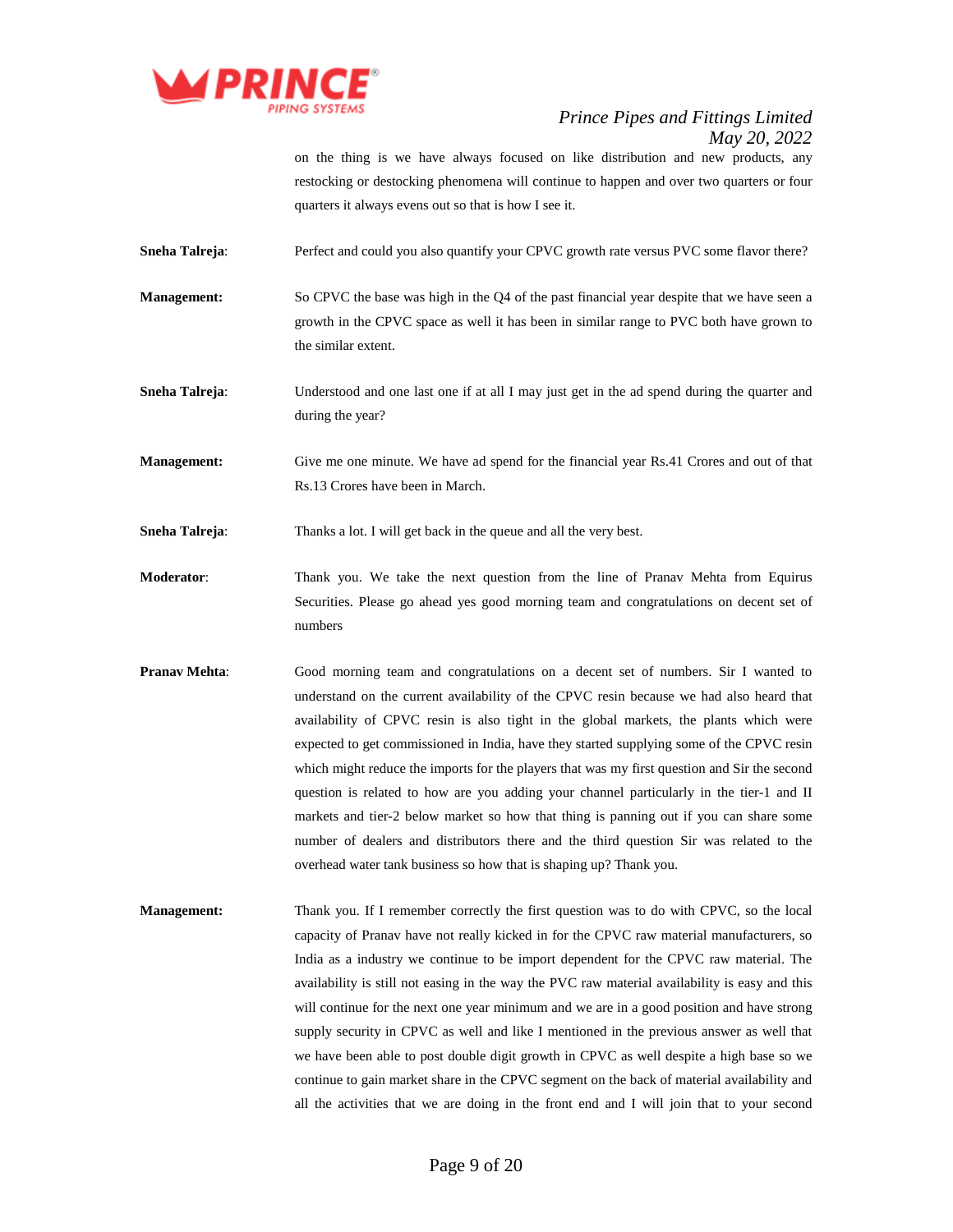

question in terms of also the distribution network that we have added has helped us grow our plumbing and SWR portfolio market share and we have constantly maintained number of distributors are not very important because the yield per distributor can vary right from 1 Crores to 70 Crores what is important is adding the distributors in the right markets in the markets where there are white spaces, markets which are weak for Prince today and we have been able to consistently do that over the past few quarters and then that activity continues so it has spread across urban, semi-urban and rural parts so of course while today our distribution network is as good as any distribution network in the industry it is something that we are not content with and we need to continue to improve the reach and the quality of the distribution across north, west, south and east India.

**Pranav Mehta:** On the overhead water tank business so how is that shaping up?

**Management:** The tank's business is shaping up well, the good part is that the distribution network is exactly the same, so right from the distributor, retailer, plumber who buys the Prince Pipe, the same channel buys the tanks and this proves that the reason for getting into the tanks business initially we have always stated that our focus is not on numbers, but it is on quality and distribution and across country, across different markets, we have a very strong brand equity in the tank space in terms of quality and the market realizes our quality that we are giving to the market, the design that we are giving to the market and we have reached a strike rate of around Rs.2 Crores to Rs. 3 Crores of sales per month. There is a huge scope for growth going forward, but this will not come overnight, this has to come in a structured manner, the weight has come in the pipe business since the past three decades so we do not need to focus only on the topline and the volume when it comes to tanks it is focusing on improving the asset light manufacturing network and focusing on the quality of the products that we are giving consistently to the market and I think the numbers will take care of themselves but the potential is huge and they are a very small baby in this market today of course because we have entered only in the past one or two years.

**Pranav Mehta:** One last question on the competitive intensity, so obviously the unorganized and semiorganized guys have remained impacted in last year two years, but we are also seeing is that some of the other guys are also planning to let us say some view of the MNCs are looking at the Asia as a growth market and they are trying to acquire assets and as well as some of the other groups are also entering into this, so can you throw some light on how the competitive intensity is shaping up on the organic side of the market?

**Management:** Sure. Firstly your new entrance coming in not only Indian but like you said players from overseas coming to the Indian piping industry, it is the biggest sign of the opportunity of the potential that we are seeing and it reiterates the beliefs and the prospects that we have for this industry to grow exponentially over the long term. Coming to competitive intensity like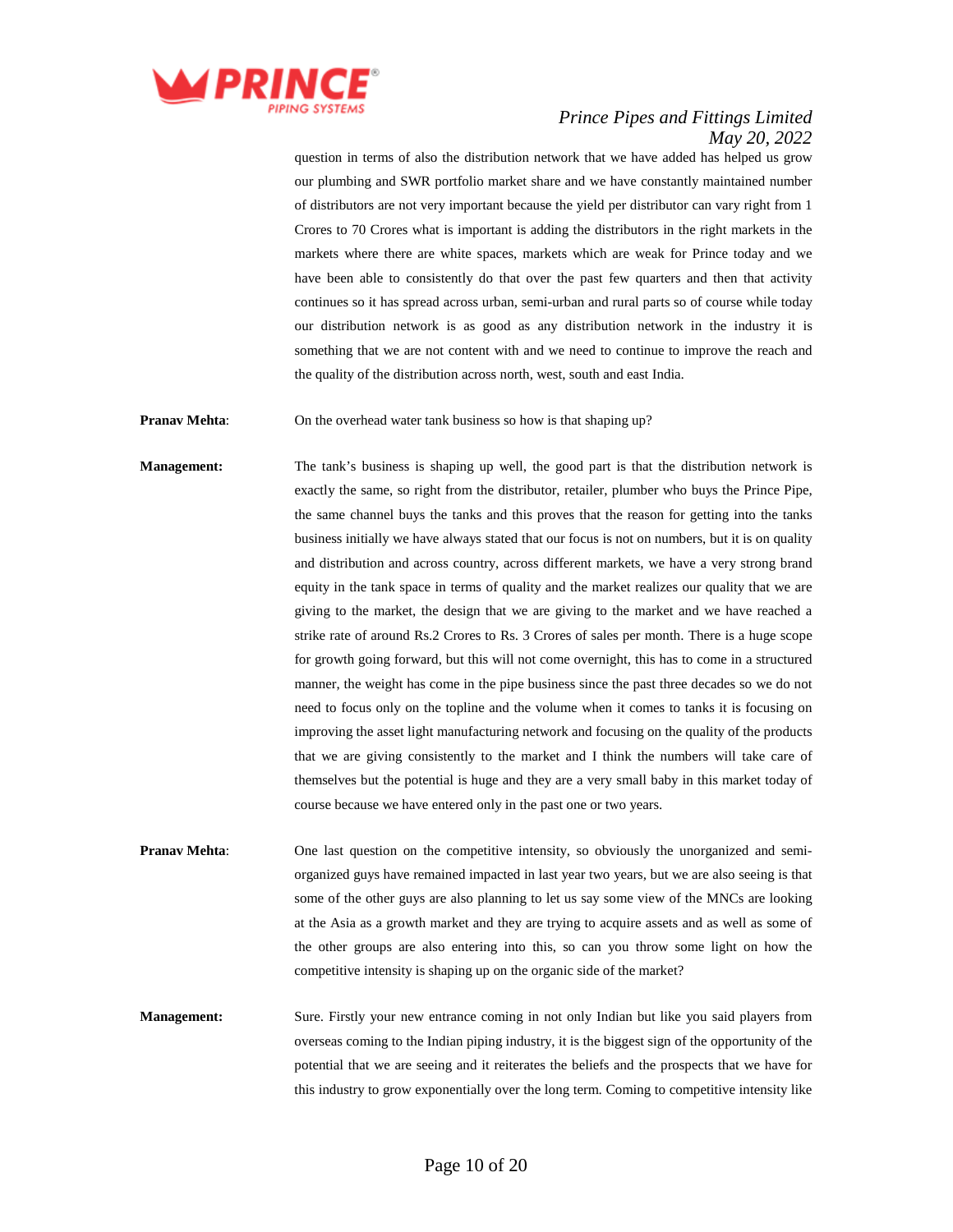

I said we always welcome organized players coming in MNCs or larger Indian players it one helps us keeps us on our toes makes us more efficient also a lot of new products get launched, a lot of new avenues for growth and we are not shying away from competition in any way, I do not think this will have any sort of material impact on our profitability or our earnings but I see this in a positive way and organized players who are going to focus on, who are going to be disciplined and focus on new products is always good not only for the end user but also for us as an industry. **Pranav Mehta:** Thank you Sir. That is it from my side. **Moderator**: Thank you. We take the next question from the line of Abhishek Ghosh from DSP Mutual Fund. Please go ahead. **Abhishek Ghosh**: Thanks for the opportunity. Just couple of things in terms of the capacity you broadly at about 283000 tonnes so what is the capacity addition going forward, how should one look at it in broad capex plans? **Management:** Thank you for your question. Most of the capacities that had to be put in Jaipur and Telangana are on stream, so there will not be any major new capacity coming in. The focus at least for the next if I have to talk four quarters has to be on sweating out the effects at Jaipur and Telangana ramping up capacity utilization by ramping up the market share, the market penetration and these newer geographies that we put up plants in, so for the next four quarters we just need to keep our focus on sweating out these assets and improving the

**Abhishek Ghosh**: The capacity addition in Jaipur and Telangana put together will be more like 30000 tonnes in this year that has just got increased?

utilization before putting up any major capacities going forward.

- **Management:** Just give me one second please. It would be around 35 to 45 KT in that range.
- **Abhishek Ghosh**: Okay and h the other thing is because this year your cash flow generation has not been positive because a you had a capex about Rs.170 Crores odd and plus you had a higher inventory build up but next year onwards you will have a much higher cash flow generation because your working capital requirement will be quite stable and also in terms of the capacity expansion not happening so how should one look at the capital allocation more from maybe a two to three year perspective?
- **Management:** You are right. Any challenges of working capital or deviation from the regular is only on or majorly on the account of higher inventory days which like I said will normalize by July so we do anticipate stronger cash flows in the next one or two years. In terms of capital allocation, this is something that is being brainstormed regularly at the senior management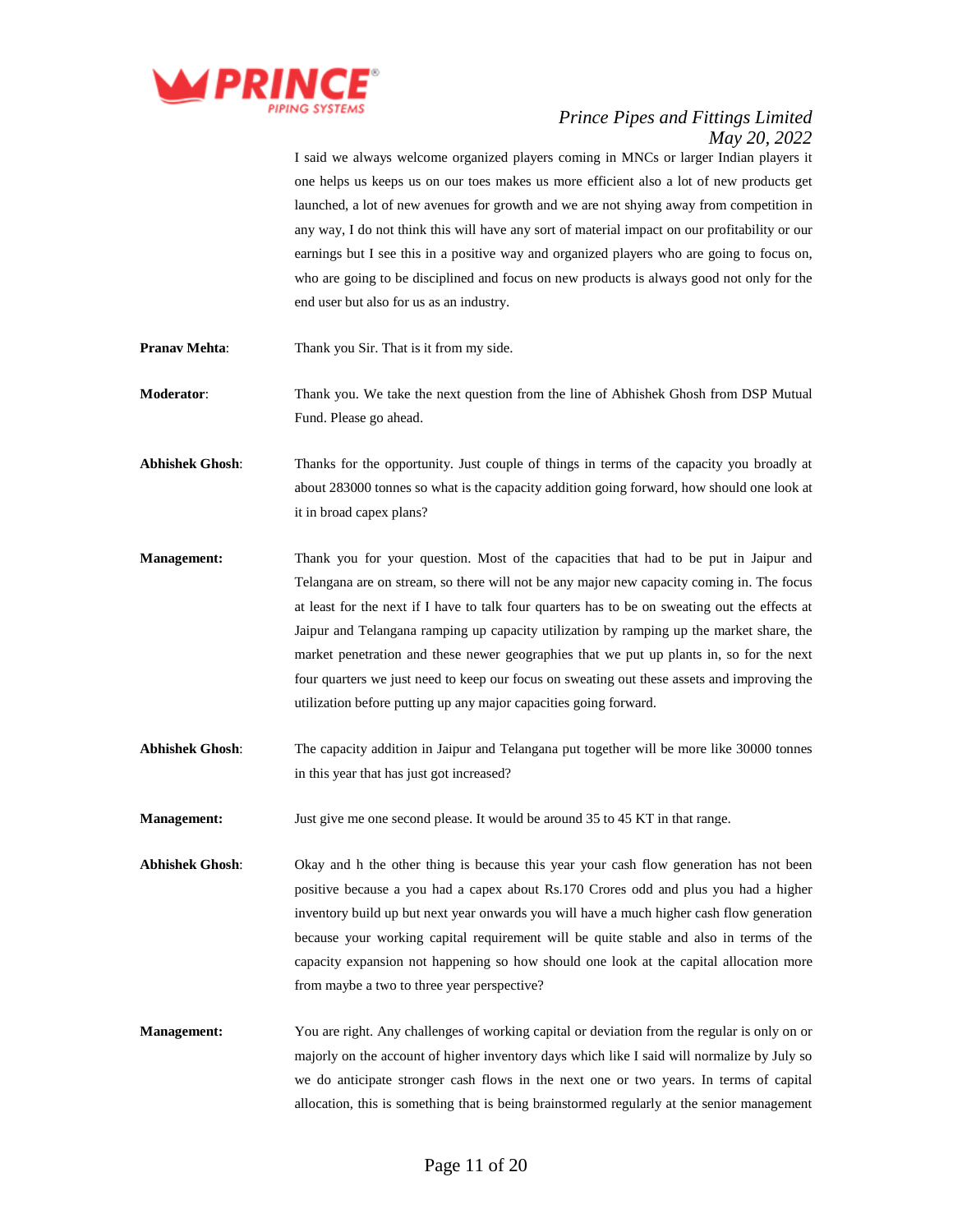

level with our CXO team so one the first thing is that we continue to remain a growth oriented organization and there will be capital allocated either within the industry or to allied products like tanks or any such other avenues that we think will help the company grow in a structured manner over the long term and there will be a sort of consistent dividend payout as well what we have maintained over the past two years, we would like to continue that going forward, but the focus is that the organization will continue to be growth oriented and invest in the marketplace both in terms of capacities and in terms of branding and building a better brand equity over the long term.

- **Abhishek Ghosh**: Okay and broadly if I look at your utilization while for the year your utilizations have been lower, but probably you have exited by with almost about 60% to 65% utilization so what is the peak utilization that you all can hit?
- **Management:** Peak utilization would be in approximately 70% to 75% and a lot of our capacities have actually come in the second half of the financial year as well so that will actually the true picture of capacity and the right understanding of the test utilization will come at the end of the current financial year.
- **Abhishek Ghosh**: Okay and the other thing is this capacity expansion as far as the HDPE is concerned now if you can just broadly help us understand that where is the demand from HDPE coming is it more for the Nal-se-Jal projects or is it also coming into the agri part of it given the sharp increase in and if there is a price differential between HDPE and agri, PVC price just some color there would be helpful.
- **Management:** Firstly like we said this HDPE demand will be across retail projects and infrastructure but mainly it will be driven by infrastructure followed by the retail market that is where the demand will come from and you are right it is because of the gap between PVC and the other polymers like PE and PP is not what it used to be which is why HDPE consumption has increased over the past few quarters and which is why we have forayed into this segment. Again this segment is not going to be lucrative as far as margins are concerned but it is going to be a good volume driver, good potential to cross-sell this product in our distribution and obviously help us with operating leverage benefits in terms of cost absorption and capacity utilization as well.
- **Abhishek Ghosh**: Just one last question from my side if you look at the overall demand if you look at individual segments of your demand drivers one is housing, which has been strong and which the outlook is also strong, agri has been because of a weak base and last two seasons have not been great and then you have Nal-se-Jal and infrastructure projects so housing and infrastructure projects you have been consistent in saying the demand has been good. In terms of agri how are you seeing is it like this season also because of the channel destocking and PVC price is coming off will be kind of a washout because agri is a short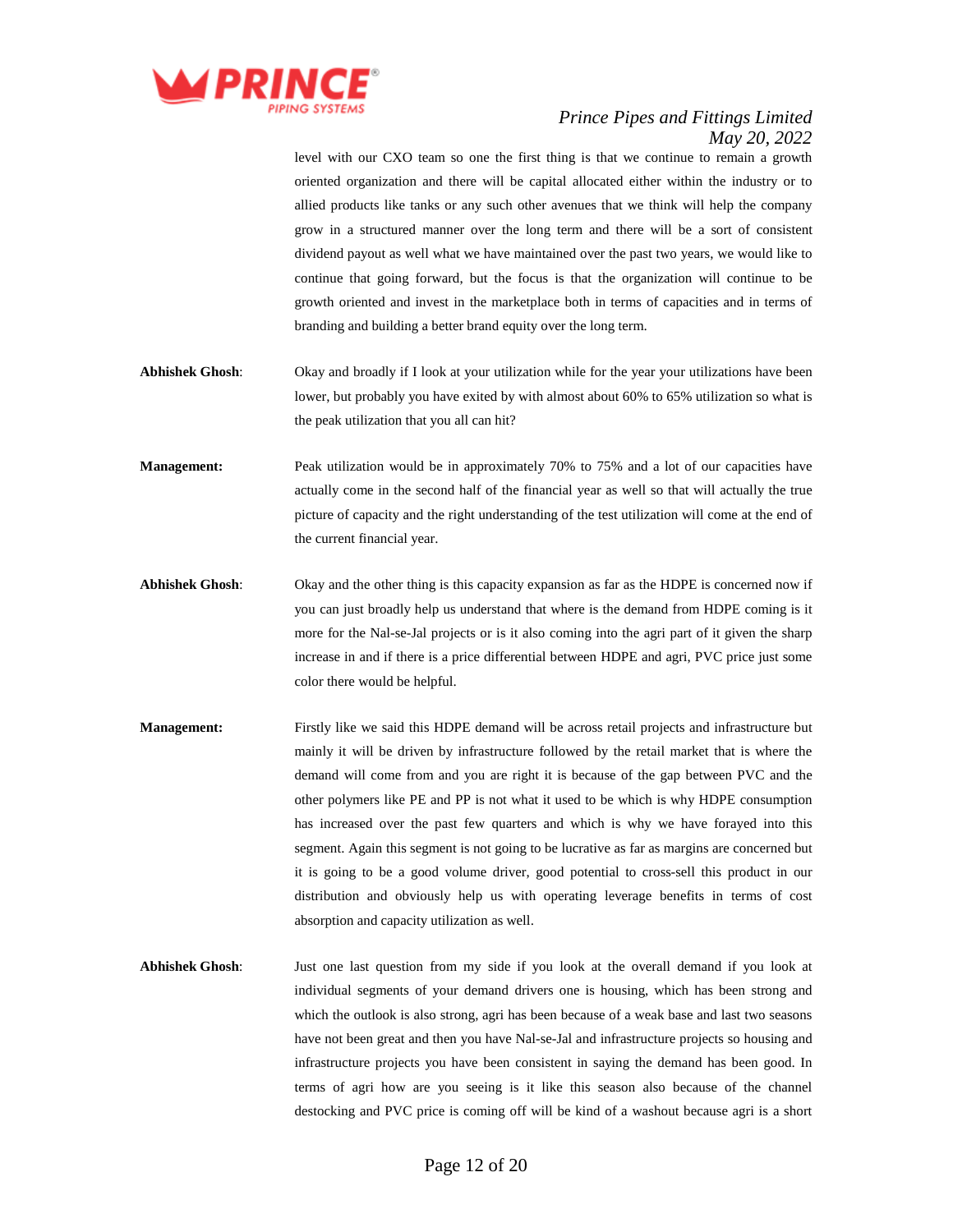

season right you have probably March to June and at that point in time lower PVC prices should it impact demand because people will kind of postpone their purchases how should one look at if you can help us understand with that?

- **Management:** So these are the past couple of agri seasons have been washed out Abhishek because of the higher PVC prices right and which has led to the farmers postponing their demand for the products to whatever extent that they can end of the day it is not a discretionary, it is a purchase which is needed and it is sort of mandatory for their irrigation so PVC prices softening and coming back maybe not to normal levels but at least softening from the higher levels is good in terms of PVC consumption for the country especially for the agri market which is tends to be more cost sensitive, so while there could be some destocking phenomena in volatile raw material markets I think in terms of long-term for the next couple of agri seasons ideally a lower PVC price bodes well.
- **Abhishek Ghosh**: Thank you so much and wish you all the best.

**Moderator**: Thank you. We take the next question from the line of Shrenik Bachhawat from LIC Mutual Funds. Please go ahead.

- **Shrenik Bachhawat**: Thanks for the opportunity and congratulations on a good set of numbers. Now my first question is on the volume growth basically what is the sustainable volume growth that we can see for the next two to three years and my second question is basically on the gross margin so is the product mix only the reason for the gross margin decline or is there in some component of inventory losses as well?
- **Management:** In terms of volume growth it is hard to give any guidances in such sort of a volatile market, but we have outpaced industry growth consistently and we continue to do that and in terms of a guidance it is very hard to sort of estimate where industry growth will be but I do believe that we will continue to outpace industry growth by 2% to 3% in a base case so we continue to remain bullish in terms of our ability to gain market share and overall the revival and real estate that we are seeing makes that will have a significant demand traction certain industry level as well over the medium to long term I am know pretty optimistic on the demand and consistent volume growth for the larger players like ourselves across different segments be it retail projects or infrastructure and what we are also doing to improve our market share is launch new products be it HDPE, be it inspection chambers and manual chambers for the underground segment so this is also going to help us improve our range and improve our cross selling that we are able to do in the market.

**Shrenik Bachhawat:** So in that case could you help me with the industry growth or decline in FY2022?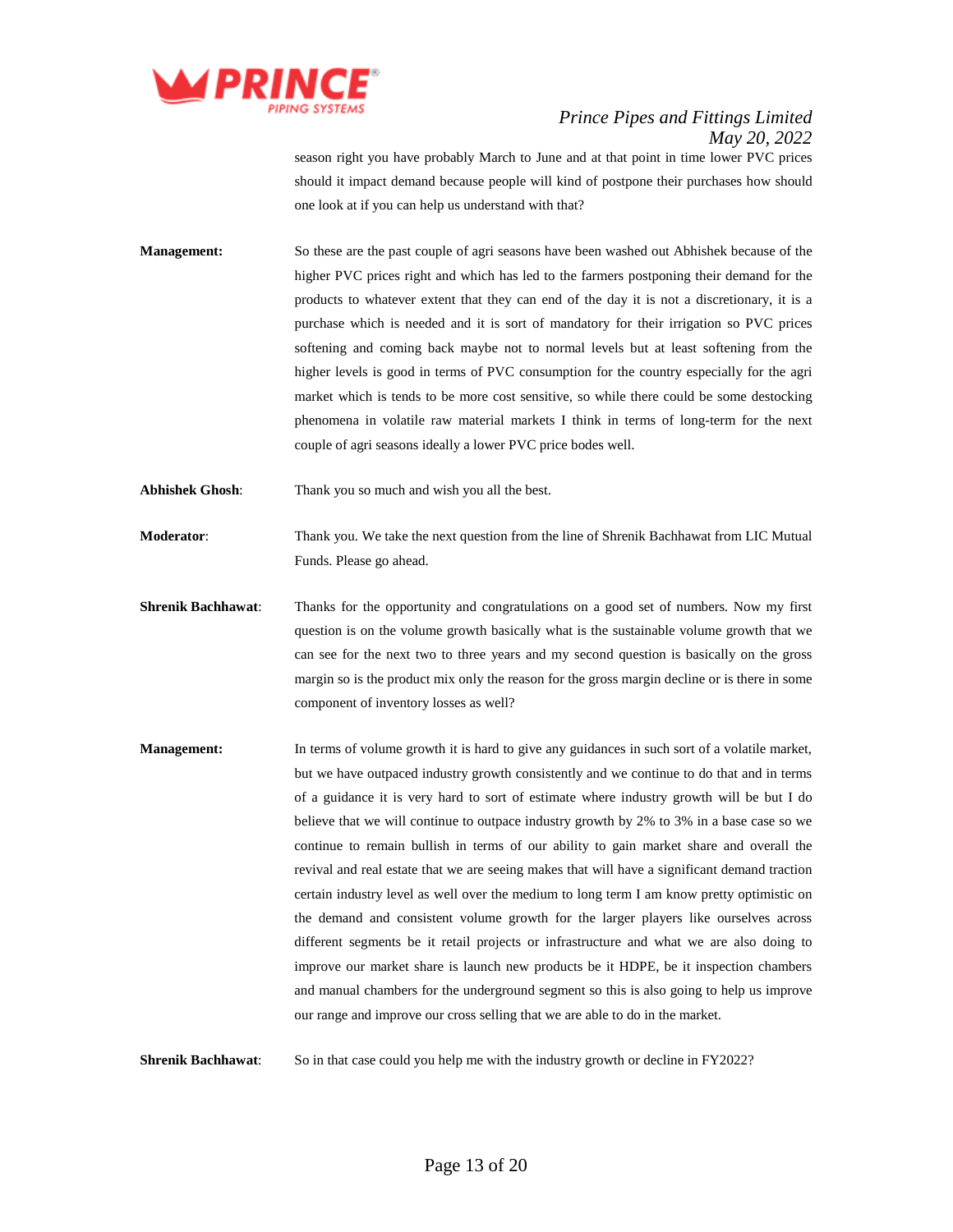

- **Management:** Industry growth there should be degrowth at an industry level in the past financial year. I think exact numbers we would have when there is a professional resaling and all.
- **Shrenik Bachhawat:** This is the last question, could you please share the progress on the newer products we have been launching various new products in the last six to eight months, so where are we on that which products are firing which process lowers any light on that?
- **Management:** For industrial CPVC our capacities are coming in place and we should be in a position to launch that in the next few quarters and this is a product that is going to be not a major contributor in terms of volume but a very good complement to our existing portfolio because it is going to have almost double the gross margins of our current product portfolio, although the base would be very, very small in terms of contribution to our overall topline and on the other end of the spectrum we have added like I said earlier the HDPE pipes and the manual chambers and inspection chambers which will be more voluminous in nature, more volume driven rather than value driven but will help us improve capacity utilization and improve enjoy the better benefits of operating leverage and in the next few quarters as well we should continue to expand the product range and launch some new products which help us improve the overall brand equity of prints in the marketplace as well.
- **Shrenik Bachhawat**: Thank you and all the best.
- **Moderator**: Thank you. We take the next question from the line of Jenish Karia from Antique Stock Broking Limited. Please go ahead.
- **Jenish Karia:** Thank you for the opportunity. Can you just help us with the revenue and volume growth numbers for polymerizing end user industry wise for the full year?
- **Management:** Like you are aware the volume growth for us has been 1% over the past financial year, so this is very heartening to see that in this kind of a business environment. We have been able to keep our volumes intact in the face of a challenging business environment and on a large base as well and for the quarter, our volume growth has been 9% and this has largely been driven by the CPVC and PVC plumbing products as well as the SWR products.

**Jenish Karia:** Okay and can you just split it in irrigation or plumbing and SWR?

**Management:** Like I said the growth has been driven by the plumbing and SWR as a company policy and as an industry norm as well you would be well aware that nobody shares the segment-wise growth but I understand why you are asking the question and the growth has been driven largely by the plumbing and SWR space.

**Jenish Karia:** Thank you.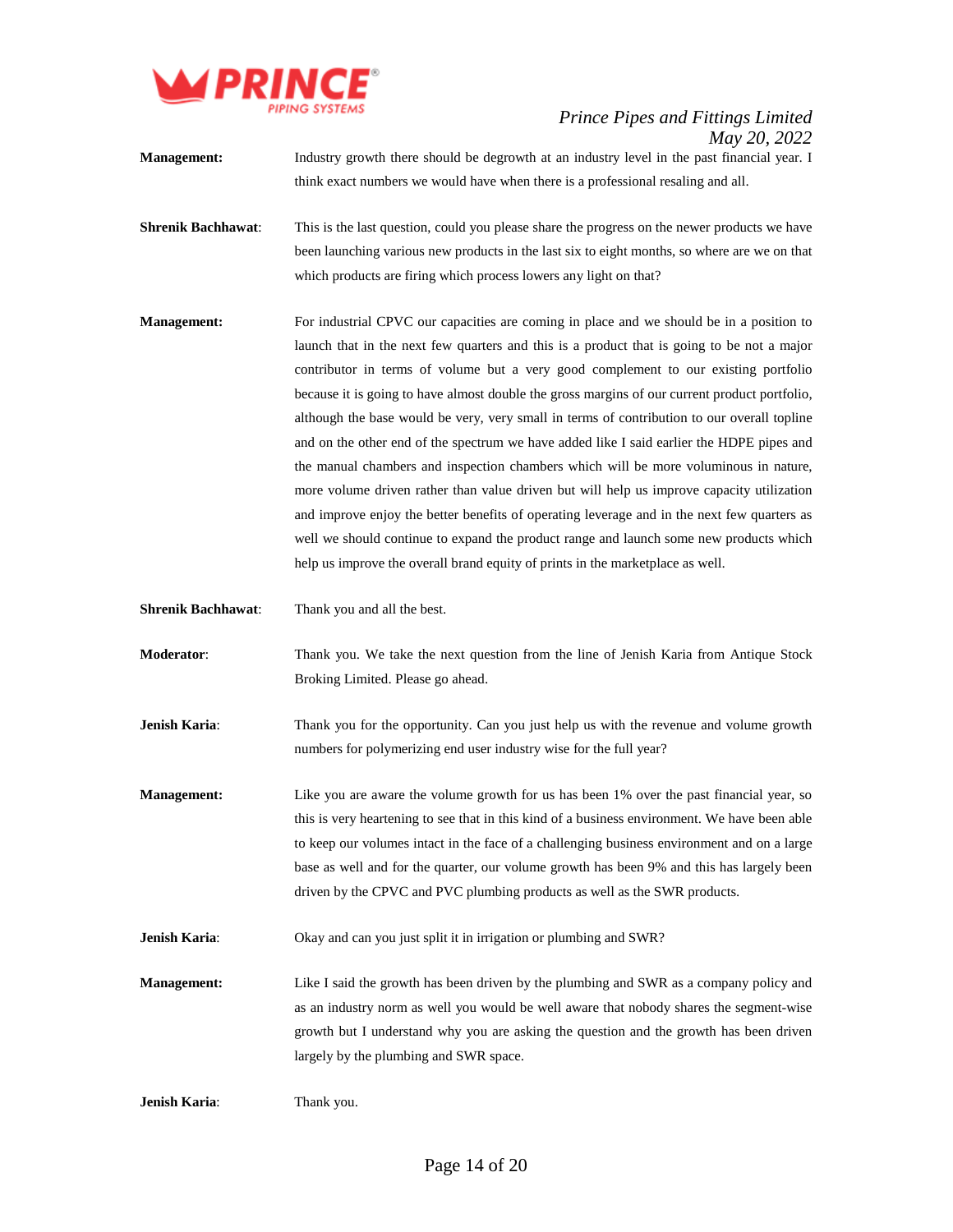

- **Moderator**: Thank you. We take the next question from the line of Vivek Tulsyan from Newmark Capital. Please go ahead.
- **Vivek Tulsyan:** Just from the new product launches, the HDPE pipe and the manhole chambers, how big is this market and what is the landscape like and if you take a three, five year view how big could be due for business in terms of revenues?

**Management:** Sorry, Vivek, I was not able to hear your question.

- **Vivek Tulsyan:** I was asking about the new products that we are launching the HDPE pipe and the manhole chambers how big is this overall industry and what is the overall landscape like and what revenues Prince would see from these products in a three, five year scenario?
- **Management:** Manual chambers and inspection chambers are mainly going to be cross sold with the DWC pipes in which we are seeing a good traction and a good growth especially in the past one year, so these manual chambers and inspection chambers are for the underground drainage sort of infrastructure, vertical and it is mandatory to have one chamber between every 30 meters of DWC pipe so essentially every five pipes you need one chamber, so while I do not have exact numbers in terms of potential as DWC will grow and we are very optimistic on DWC growth we would be able to cross sell the chambers and grow this product segment as well. Only for the sewer application for the chambers the market approximately would be around Rs.2500 Crores to Rs.3000 Crores this can also be used for storm water and other applications and there is no sort of official data on that.

**Vivek Tulsyan:** Understood and on the HDPE pipe side, how big is that market?

**Management:** Vivek allow me to get back to you on that exact figure.

**Vivek Tulsyan:** Okay, no problem. The other thing on the other expenses, so the other expenses have come up sharply compared to last quarter of the last year and from a full year perspective it is not grown much so what are the few line items where this is showing the kind of not growing as much?

- **Management:** Just to give you a few line items, it could have power labor, transportation, advertising and legal costs, these are the few line items.
- **Vivek Tulsyan:** Where would you say most of the saving has been because this is not grown much despite our revenues growing?
- **Management:** I do not see it as a saving I think a lot of it is semi variable in nature so that operating leverage is bound to payoffs when we have this kind of growth.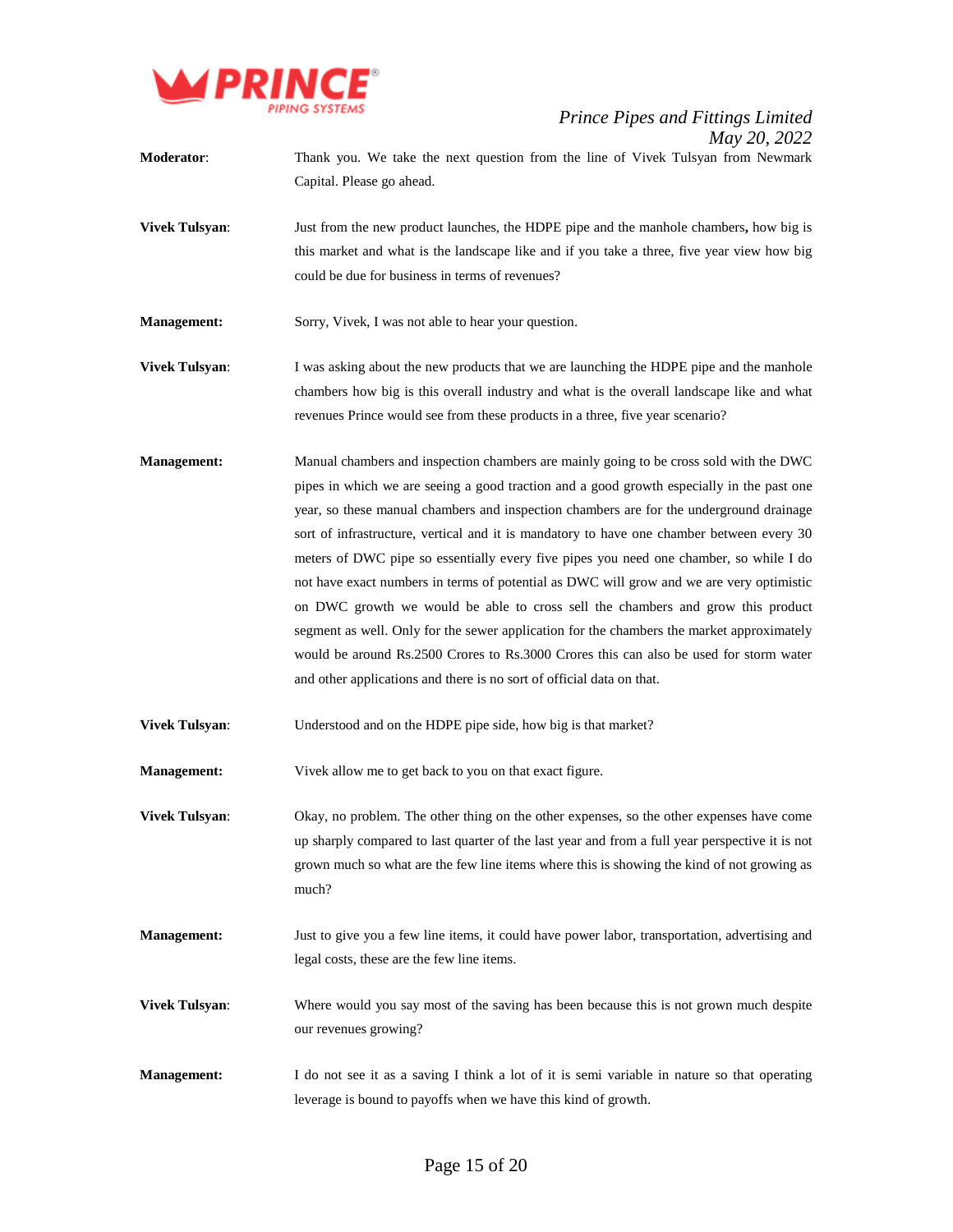

**Vivek Tulsyan:** Got it. Thank you. **Moderator**: Thank you. We take the next question from Utkarsh N from Haitong. Please go ahead. Utkarsh N: Good morning everyone. I have few questions. First on the capex part, if we see over the last two years we have spent roughly around Rs.290 Crores to Rs.300 Crores odd on the capex whereas our pipe capacity has just grown by around 26000 to 26500 tonnes, can you please help me out why the pipe capacity addition is so small compared to our a large capex? **Management:** That is a good question Utkarsh. This number of around Rs.250 Crores to Rs.300 Crores includes two greenfield projects in Jaipur and Telangana so significant chunk of this has gone into infrastructure, civil and utilities at both the plants and the land bank as well which is why the capex number is higher and like I said in the next one to two years, the focus will now be on these capacities how we sweat out these effects and drive the market share on the front end which will help us improve the capacity utilization on the back end and the good part is now we have the land bank we have the infrastructure in two strategic locations of Jaipur and Telangana where now when we want to do incremental capex once we reach our ideal capacity utilization that incremental capex is going to be very favorable or cheaper which will really help us in terms of performance going forward. Utkarsh N: In the second half if we see, second half of FY2022 we have spent roughly Rs.90 Crores odd on the capex side and if I look the capacity data what we have given in the second quarter presentation and in this current quarter I see that our installed capacity has come down from 292 KTPA to 283 KTPA, why it is so? **Management:** Just allow me to get back to you on that Utkarsh. Utkarsh N: Third thing is that like when we discussed the capex part in the last ending call it was mentioned that our Telangana capacity is currently at 25000 tonnes and by the end of March quarter it is likely to go up to 50000 tonnes because we are towards the end of the capex cycle, but in our current presentation it is mentioned that the current Telangana capacity is 17000 tonnes it is lower than what we have guided in the last ending call? **Management:** Yes I think this is being done in a phase wise manner and because of the challenging business environment some of this capacity will be brought up in the next one or two quarters going forward. There has also been some machines in transit from inter-unit which is why this difference is being seen. **Utkarsh N:** Sorry I am not able to understand. I just wanted to know are we done with the total capex regarding Telangana still some amount is left to be spent on Telangana.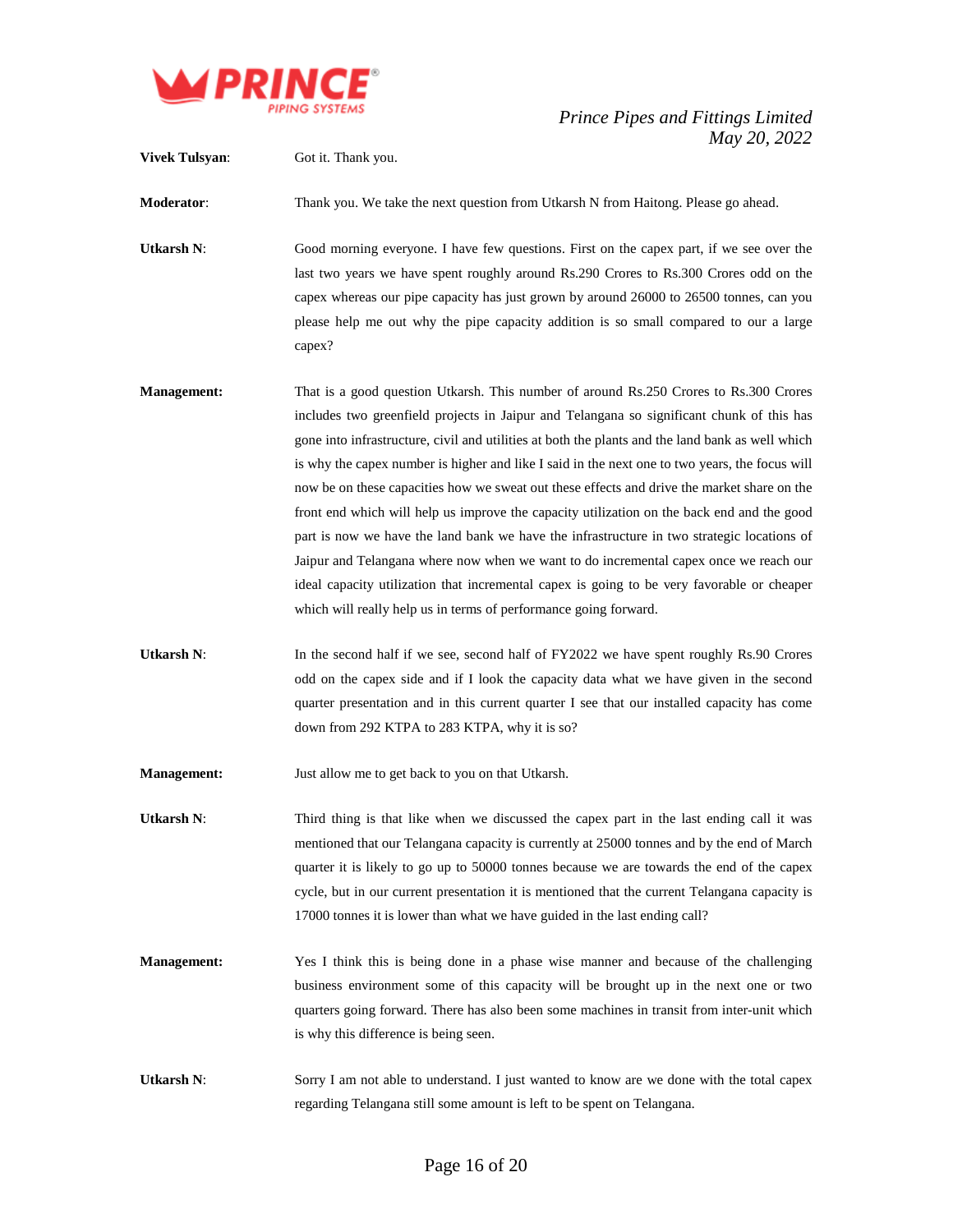

| <b>Management:</b> | $110 \times 20, 2022$<br>Yes, the total capex for Telangana is done, there is just some capacities inter-units that are<br>being realigned which we will be able to realign in the next one or two quarters.                                                                                                                                                                                                                                                                                                                                                                                                                                                                                                                                                                                           |
|--------------------|--------------------------------------------------------------------------------------------------------------------------------------------------------------------------------------------------------------------------------------------------------------------------------------------------------------------------------------------------------------------------------------------------------------------------------------------------------------------------------------------------------------------------------------------------------------------------------------------------------------------------------------------------------------------------------------------------------------------------------------------------------------------------------------------------------|
| <b>Utkarsh N:</b>  | Okay and what would be our capex outlook for FY2023 and if you can specifically guide<br>what would be our routine maintenance capex and if there are any further growth capex for<br>FY2023?                                                                                                                                                                                                                                                                                                                                                                                                                                                                                                                                                                                                          |
| Management:        | So the capex in the current year will be low, it will be mainly towards maintenance and<br>deep bottlenecking so would be around Rs.40 Crores to Rs.50 Crores.                                                                                                                                                                                                                                                                                                                                                                                                                                                                                                                                                                                                                                         |
| <b>Utkarsh N:</b>  | And what is the current utilization of Telangana and Jaipur plant at the moment and what it<br>was there in the Q4?                                                                                                                                                                                                                                                                                                                                                                                                                                                                                                                                                                                                                                                                                    |
| <b>Management:</b> | So of course at the moment the h capacity utilization is not as exciting but in Q4 we had<br>reached a good capacity utilization what is important to us is to have consistently have a<br>capacity utilization of more than 50% to 60% and it will take a few quarters for that to<br>happen.                                                                                                                                                                                                                                                                                                                                                                                                                                                                                                         |
| <b>Utkarsh N:</b>  | Okay. Thanks a lot.                                                                                                                                                                                                                                                                                                                                                                                                                                                                                                                                                                                                                                                                                                                                                                                    |
| <b>Moderator:</b>  | Thank you. We take the next question from the line of Rajesh Shah from AlfAccurate<br>Advisors. Please go ahead.                                                                                                                                                                                                                                                                                                                                                                                                                                                                                                                                                                                                                                                                                       |
| Rajesh Kothari:    | This is Rajesh Kothari here. A great set of number in otherwise challenging environment. I<br>have just one question. If I look at the overall industry growth and of course brings it out<br>perform industry but let us take Prince numbers for a moment that in the last three years<br>FY2020, FY2021 and FY2022 volume growth of 3%, 4% and 1% and this is of course<br>better than industry because it means industry has been either zero or it would have been a<br>degrowth, so if I compare this with FY2019 of course FY2019 the volume growth of<br>industry was also high and Prince was also at around 18% so my question is why the flattish<br>growth of the industry in last three years and what will make it to grow at around 9%, 10%<br>of industry growth. Can you explain this? |
| <b>Management:</b> | The flattish growth of degrowth at an industry level has majorly been on account of COVID<br>and other challenges which have not only been I think in the industry but for the economy<br>and the global economy at large. Going forward like we said earlier in the call that the<br>industry is poised for growth I would say high single digit growth at an industry level is<br>very, very attainable to answer your question and that is on the back of strong demand<br>traction from the real estate sector. I do believe will help this industry grow at the pace that<br>it should be growing.                                                                                                                                                                                                |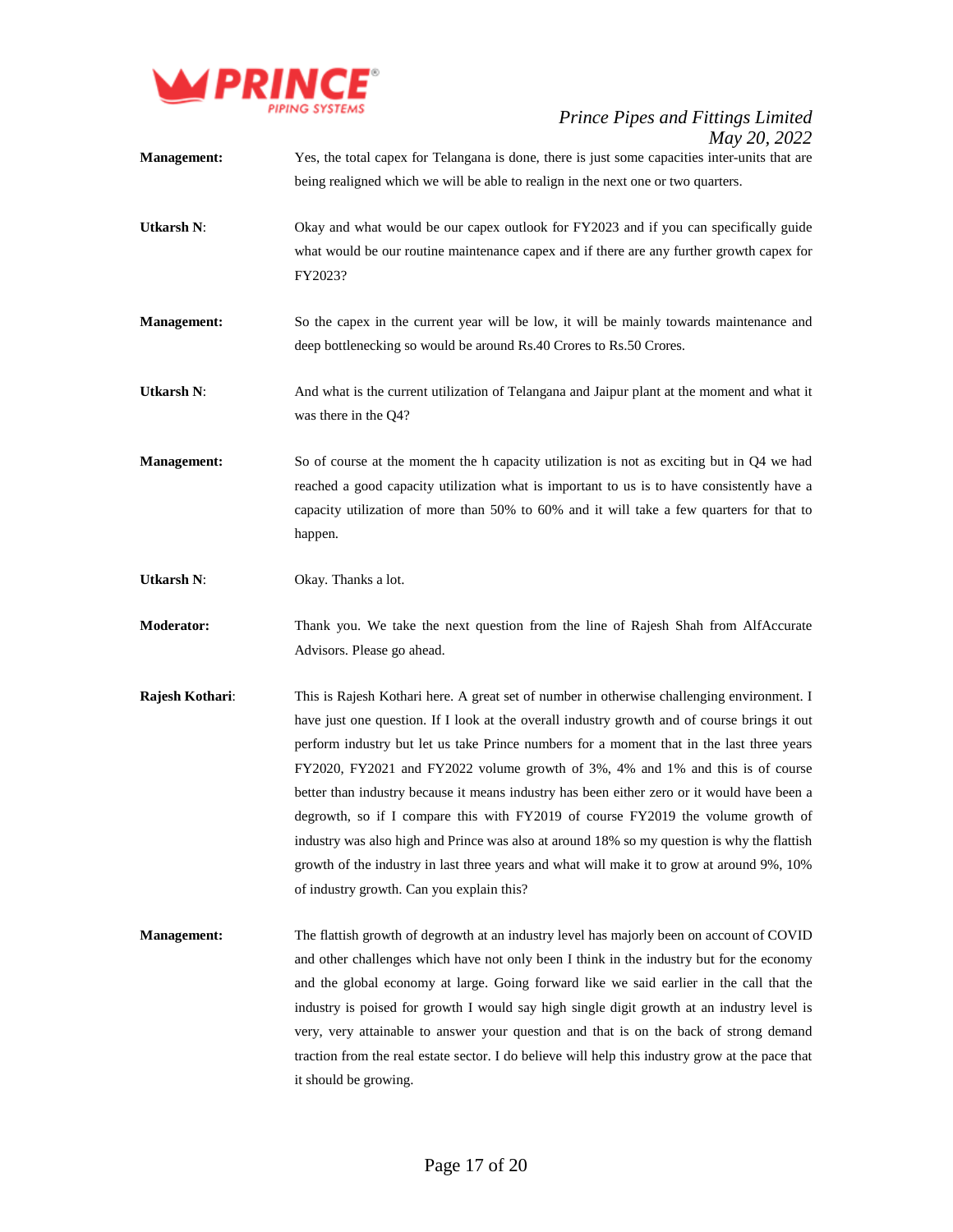

- **Rajesh Kothari:** Why you are saying that it is going to be only high single digit because for three years it has been flat correct so from when you have a three years of zero growth almost why you do not think that at least for one or two years it can be high double digit growth rather than high single digit code?
- **Management:** If it will be high double digit growth we would be happy and then we are in a position to cater to that demand from a distribution and from a manufacturing point of view, so see there are so many uncertainties in the environment it is really hard to give a guidance on industry growth, but if the industry grows at a better pace we would be the happiest because we are poised in the right direction today.
- **Rajesh Kothari**: Thank you. Wish you all the best.
- **Moderator:** Thank you. We take the next question from the line of Rajesh Ravi from HDFC Securities. Please go ahead.
- **Rajesh Ravi:** I have a few questions. First coming up on the capacities during FY2022 can you share the split of capex cross plans, where are they spend these capex amount?
- **Management:** We will get back to you on the plant wise capex.
- **Rajesh Ravi:** I just wanting to because this Telangana plant broadly what would be the split of capex and is there anything pending on the Telangana plant and even on the Jaipur plant?
- **Management:** No, the majority capex has been concluded.
- **Rajesh Ravi:** Okay, why I am asking this because the PBT continues to say that phase wise capacity expansion over next to two to three years?
- **Management:** Yes maybe that would be an error but there will be incremental capacity as the demand improves there is we have set up the infrastructure and the civil and the utilities in such a way that we have an ability to do incremental capex going forward.
- **Rajesh Ravi:** So that would be over and over the current investors capacity?
- **Management:** Correct.
- **Rajesh Ravi:** Okay and second is in terms of your dealer productivity, you have been talking about that here focus has been consistently on generating better yield per dealer, so how has that improved in this FY2022 versus over FY2020 something like that?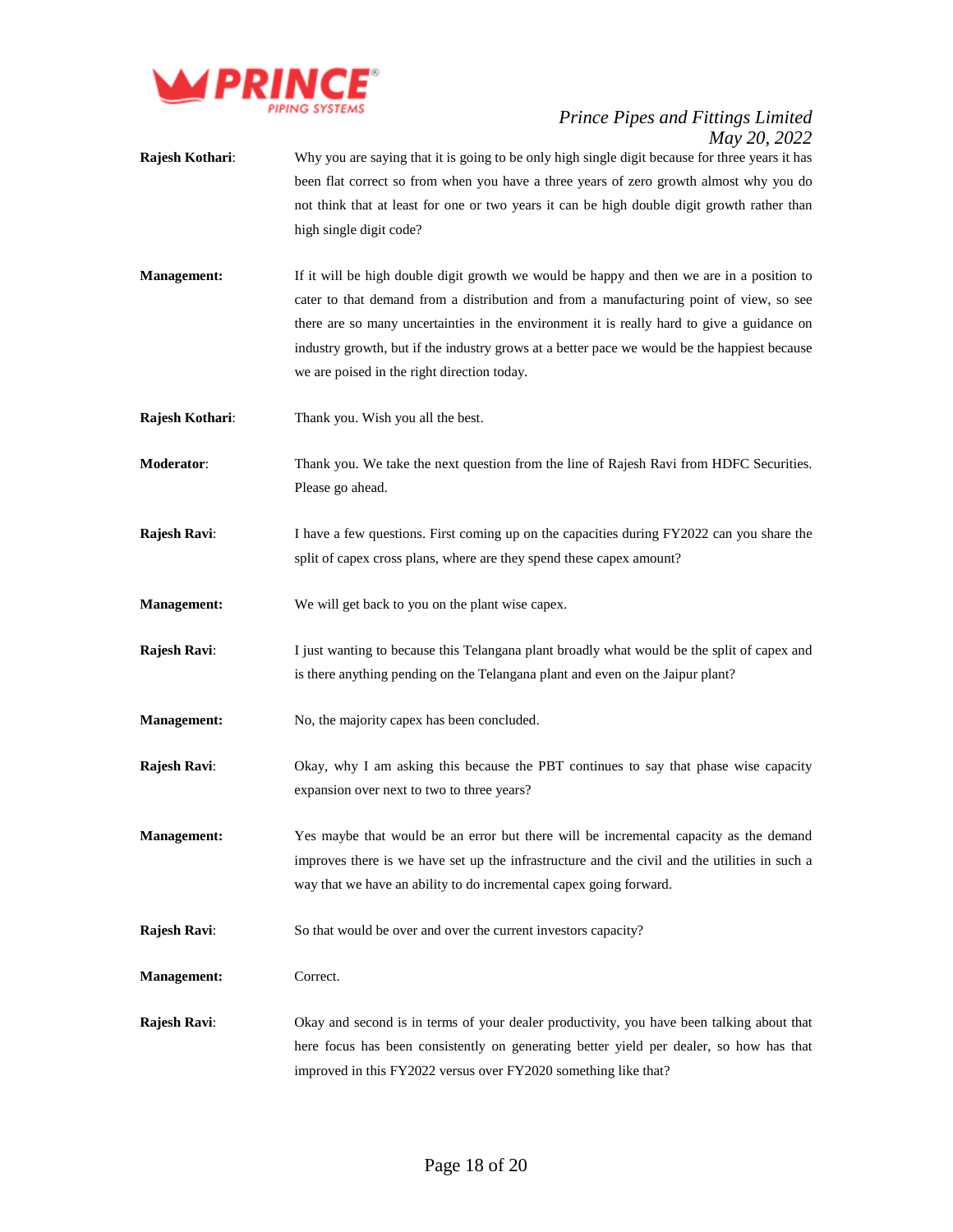

- **Management:** The focus is on expanding the distribution networks the yield per distributor really is not something that is not controllable because a distributor could be it depends on the market whether it is a urban market obviously the yield tends to be higher and semi urban and rural markets whether maybe market sizes of that particular district or a particular town would be lower so then the yield in those markets would be lower so I think yield for distributor is not something which is really controllable for us, what is controllable for us is driving volume growth by expanding the distribution network.
- **Rajesh Ravi**: Okay and how is that grown Sir year-on-year?
- **Management:** We have posted a 1% volume growth in the past.
- **Rajesh Ravi:** Not the volume growth, your dealer network growth?
- **Management:** So in terms of numbers it is not something which is very significant, it continues to be more than 1500 channel partners across the country, but no major addition.
- **Rajesh Ravi**: Okay, two more questions. One is on the project sales where you have a dedicated team set up and has been working aggressively, so how is that reflected in numbers, what is the revenue share from project sales for you maybe in Q4 over all long when you can give a comparative period how has that changed for you?
- **Management:** There is good growth that we are seeing in the project segment, but of course the base is much smaller so in terms of reflecting on our overall numbers it is not a major shift retail continues to be the core business for the organization. Project has grown but it is not major in terms of shifting the contribution from project.
- **Rajesh Ravi:** So any target for next to two or three years like FY2024 what sort of project revenue number you are looking at for your overall revenue mix?
- **Management:** In terms of revenue mix it is hard to guide because the retail also will continue to grow. It is challenging for me to put a project will be x percent of the overall business, but it will continue to grow, we are babies in the project market we have a long way to go while we have made breakthroughs in multiple accounts, we have a long, long way to go, so we should have double digit growth in the project segment consistently for the next two to three years.
- **Rajesh Ravi:** One last question in terms of the demand side if I see the last three year revenue CAGR for most of the players, we see Supreme and Finolex have degrown on a three year basis when other bigger players have still have grown around 6% volume CAGR**,** Prince has delivered a 3% volume CAGR, so the point I am trying to get into is there are two points is the